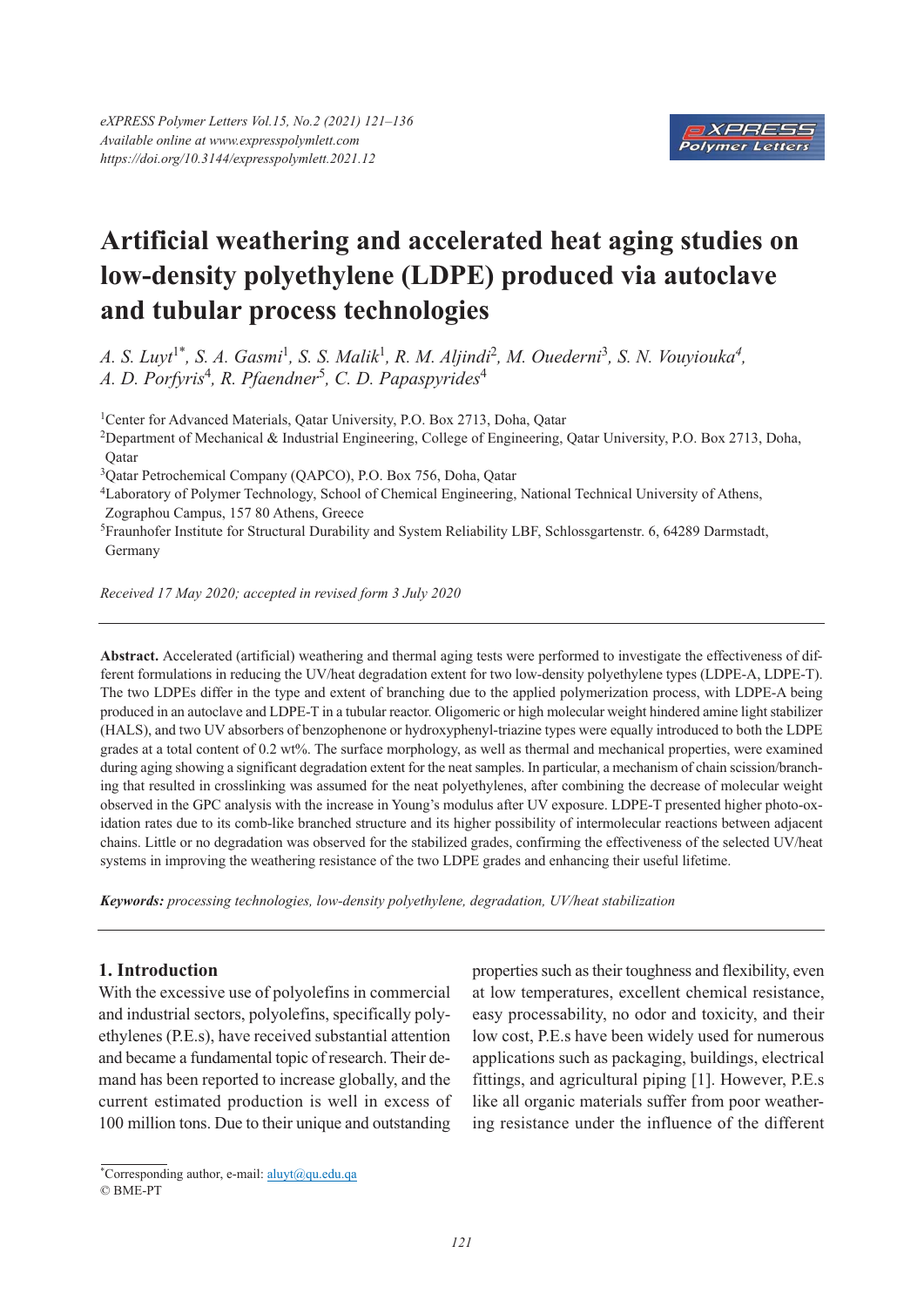environmental factors such as heat, moisture, solar radiation, weather pollutants, and ultraviolet radiation [2], leading to an inevitable degradation which limits their service lifetime and severely restricts their performance for outdoor applications [3].

Photodegradation of polymers is a combination of the oxidative effect of atmospheric oxygen with the photochemical and photophysical effects of ultraviolet radiation photons. The combined effect of oxygen and light radiation induces a complex set of processes that can cause undesirable changes in the appearance of the polymer's surface, such as discoloration, embrittlement, tackiness, loss of surface gloss, and crazing or chalking of the surface [4]. It is a combination of thermal and UV induced degradation, following the same mechanism of free radical release, crosslinking, and then loss of properties [5, 6].

The development of highly effective UV stabilization systems is crucial in the polyethylene industry. UV absorbers, amongst the most commonly used photostabilizers, protect the polymer from photo-oxidation by absorbing the harmful UV radiation during the first step of the photo-oxidation process and preventing its interaction with the photoactive chromophoric species in the polymer molecule [7]. Hindered amine light stabilizers (HALS), which are also long-term thermal stabilizers, have the ability to scavenge radicals created by UV absorption during the photo-oxidation processes or during heat aging by forming nitroxyl radicals through a cyclic mechanism known as the Denisov Cycle, and hence restricting the photodegradation process. HALS are considered as one of the best and most efficient groups of UV stabilizers for most polyolefins, and all commercial products share the 2,2,6,6-tetramethylpiperidine ring structure.

The current work focused on the UV/heat stabilization of low-density polyethylene (LDPE), considering that nowadays, two different LDPE grades are produced in Qatar and widely used. In particular, autoclave (batch process) and tubular (continuous process) reactor technologies are currently employed in the production of LDPE at high pressures and temperatures in the presence of specific chemical initiators *via* free radical reaction mechanisms [8]. A number of works already exist on the differences in molecular architecture between these two LDPE grades as well as on modeling the relevant processes in an autoclave and tubular reactors [9, 10]. The main differences are the level and type of long-chain branching, as well as their molecular shape. LDPE-A is produced at constant pressure in well-stirred autoclave vessels under practically ideal backmixing, and presents broad molecular weight distributions with a bias towards the low molecular weight end. It is thus characterized by a tree-like chain branching, distributed essentially at random along the chains, an approximately globular molecular shape in dilute solutions, and lower tensile strength. On the other hand, LDPE-T is produced in a very long and small diameter tubular reactor through a continuous tubular process (low level of backmixing, varied pressure) [1], shows a narrower molecular weight distribution with a bias towards the high molecular weight end. LDPE-T molecules are characterized by comblike branching, linear molecular shapes (rod-like) in solutions, and higher tensile strength [9–12]. Apart from branching, LDPE molecules contain other imperfections, for instance, double bonds. Vinyl  $(-CH=CH<sub>2</sub>)$  and vinylidene  $(-CH=CH-)$  double bonds may arise from disproportionation and β-scission reactions. The concentration of such double bonds is generally less than 0.1% of all the carboncarbon bonds [12], while decomposition reactions occur less frequently in tubular processes due to a higher cooling surface area than in the autoclave reactor [11]. The latter can explain the higher number of vinylene per thousand carbons in LDPE-A (~0.84 groups/1000) compared to LDPE-T  $(-0.47 \text{ groups}/1000)$  [13].

Several studies investigated the weathering of different polyolefins combined with different HALS through natural (outdoor) or accelerated (artificial) modes [14–22]. More specifically, the synergistic effect of HALS and UV absorbers for stabilizing LDPE films was examined [14], where films containing a combination of HALS and UV absorbers retained 50% of their tensile strength after 590 days, whereas films containing only HALS reached the same value after only 205 days. The UV stability of the LDPE films was also found to be significantly improved by combining a HALS, *i.e*., Chimassorb 2020 with a UV absorber, *i.e*., Tinuvin 1577 [17]. The high molecular weight HALS was found to be effective for polyolefins not only as a UV stabilizer, but also as a longterm thermal stabilizer [16, 19–22]. Several studies proved that an oligomeric HALS such as Chimassorb 944 is efficient as a UV and thermal stabilizer for LLDPE and LDPE films [16, 20, 22]. It was reported that Chimassorb 944 was successful in reducing the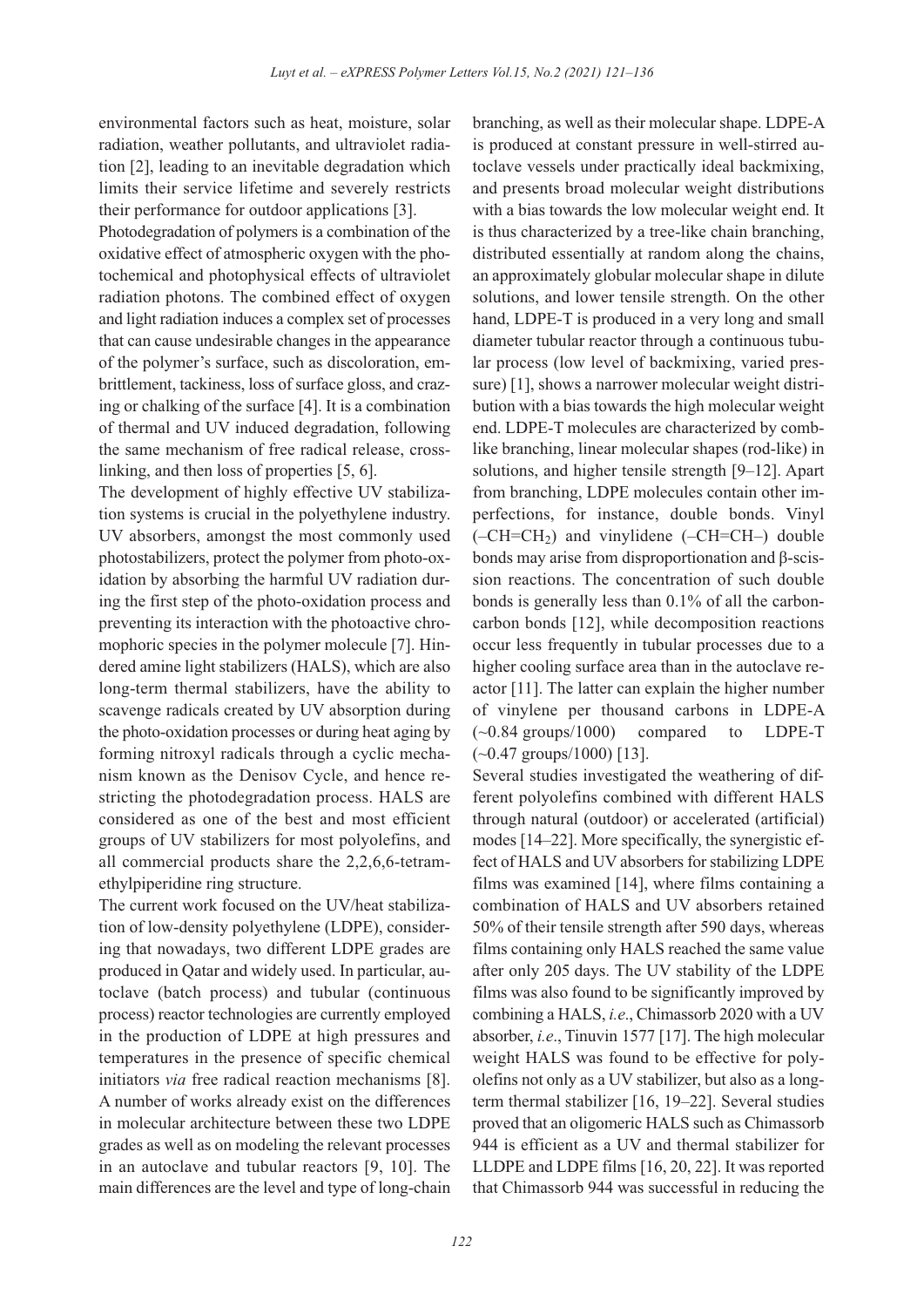carbonyl index, which is considered as one of the main indicators of photodegradation [18]. The efficiency of HALS as a free radical scavenger during photooxidation processes was also studied and reported through multiple weathering studies [14, 16, 22].

Most published weathering studies examined the UV and thermal stability of one P.E. type and grade. However, in this study, we compared the effectiveness of different UV absorbers/HALS formulations in the two different LDPEs (LDPE-A, LDPE-T) with different structures as a result of different production methods, something that to the best of our knowledge has not previously been published in the open literature. The herein examined formulations had equal loadings of UV absorber (0.1 wt%, benzophenone, and hydroxyphenyl-triazine types) and oligomeric or high molecular HALS (0.1 wt%) for both LDPE grades, while samples were exposed to accelerated weathering in a weatherometer and accelerated aging in a forced-air oven. The surface morphology, as well as thermal and mechanical properties determined through tensile and impact testing, gel permeation chromatography (GPC), scanning electron microscopy (SEM), Fourier transform infrared (FTIR) spectroscopy, differential scanning calorimetry (DSC), and thermogravimetric analysis (TGA), served to monitor the efficiency of the UV/heat stabilization systems.

## **2. Materials and methods**

# **2.1. Materials**

Two commercial low-density polyethylene (LDPE) grades (LDPE-A and LDPE-T) were provided by Qatar Petrochemical Company (QAPCO, Doha, Qatar). LDPE-A (density =  $920 \text{ kg} \cdot \text{m}^{-3}$ , MFI = 0.3 g/10 min,  $T_m = 109 \degree C$ ) refers to an LDPE manufactured in an autoclave (batch process) and LDPE-T (density = 923 kg·m<sup>-3</sup>, MFI = 0.3 g/10 min,  $T_m$  = 112 °C) to an LDPE manufactured in a tubular reactor (continuous process). Both polymers were received as pellets and were cryogenically milled down into powder by Weaver Trading Company in South Africa.

The weight average molar masses and distributions of the samples were characterized by gel permeation chromatography with multi-angle laser light scattering (HT-GPC-MALS) and found to be  $M_w =$ 364 kg·mol<sup>-1</sup>/ $M_n$  = 26 kg·mol<sup>-1</sup> (LDPE-A) and  $M_w$  = 240 kg·mol<sup>-1</sup>/ $M<sub>n</sub>$  = 26 kg·mol<sup>-1</sup> (LDPE-T). Their long-chain branching (LCB) content was similarly characterized and LDPE-A was found to contain significantly more LCB than LDPE-T. This is evident from the plots of the radius of gyration  $(R_g)$  of the samples as a function of molar mass (conformation plots) shown in Figure 1. The conformation plot for a linear polymer shows a slope of about 0.57, and with increasing LCB content, smaller slopes are found as the molecules become more globular-shaped, which was the case of LDPE-A (slope 0.38).

Poly[[6-[(1,1,3,3-tetramethylbutyl)amino]-1,3,5-tri $a$ zine-2,4-diyl] $[(2,2,6,6-tetramethyl-4-piperidiny])$ imino]-1,6-hexanediyl[(2,2,6,6-tetramethyl-4 piperidinyl)imino]] (Chimassorb 944), [2-hydroxy-4-(octyloxy)phenyl]phenyl-methanone (Chimassorb 81), and 2-(4,6-Diphenyl-1,3,5-triazin-2-yl)-5-hexyloxyphenol (Tinuvin 1577) were all supplied by BASF as HALS and UV absorbers. Poly[[6-[(1,1,3,3 tetramethylbutyl)amino]-1,3,5-triazine-2,4-diyl]



**Figure 1.** Conformation plot for (a) LDPE-A and (b) LDPE-T. The green line is a linear fit of the data.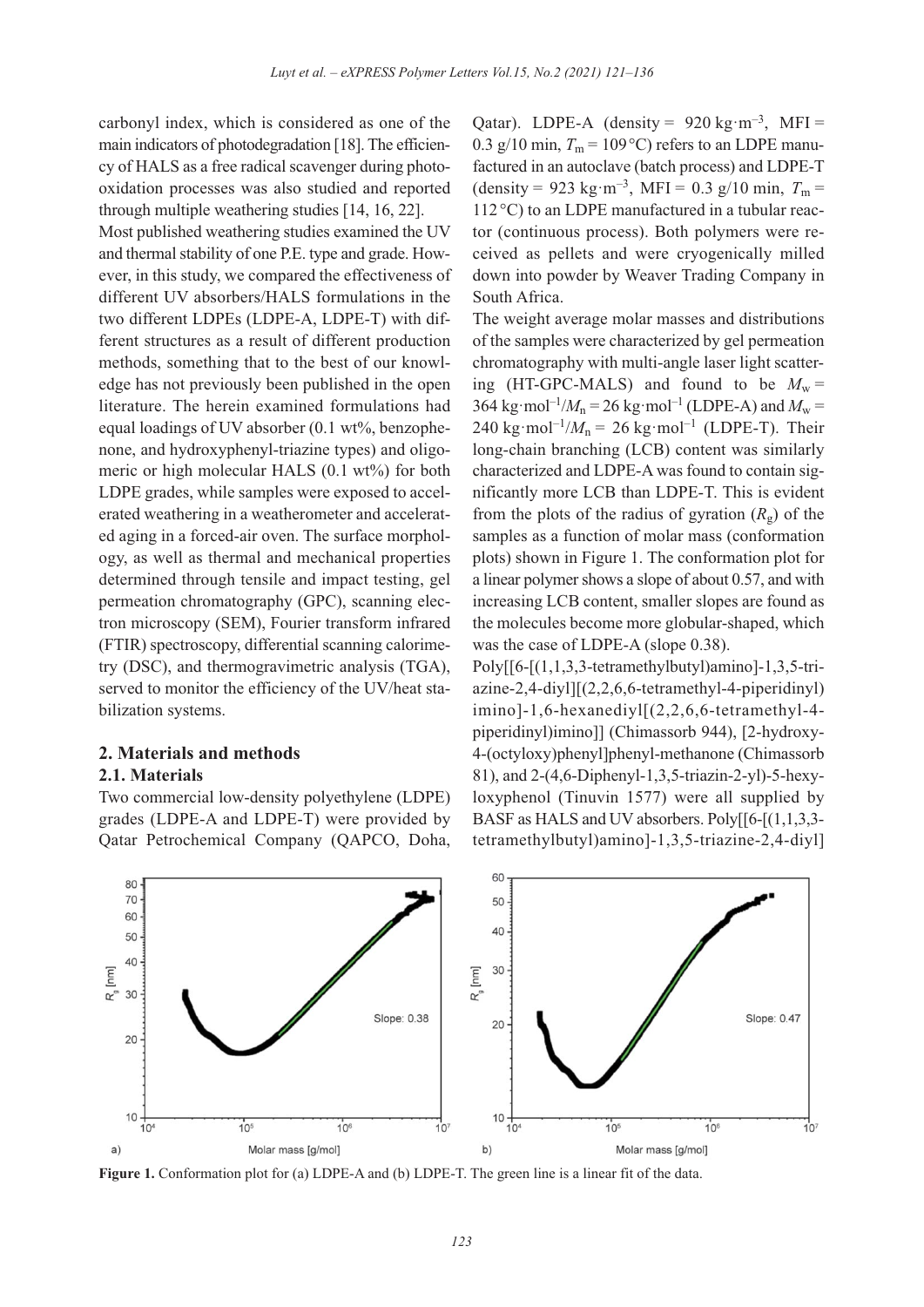[(2,2,6,6-tetramethyl-4-piperidinyl)imino]-1,6-hexanediyl[(2,2,6,6-tetramethyl-4-piperidinyl)imino]] (Sabostab 119) was supplied by Sabo as a HALS. Calcium stearate was supplied by Scientific Global Lab Supplies W.L.L., and 0.05 wt% was added to the stabilized polymer systems as lubricant and acid scavenger.

#### **2.2. Compounding and sample preparation**

The UV/heat stabilization systems contained a total of 0.2 wt% additives (Table 1). The incorporation of the additives was first carried out through a thorough 20 min. bag-mixing of the specified amounts of powdered LDPEs and the selected additives.

A twin-screw extruder KETSE 20/40 EC (Model no. 838106) was then used to melt extrude the polymer/ additive powder mixtures at a speed of 90 rpm and with zone temperatures of 175–185–180–175–170°C from the feed hopper to die, and through using water at room temperature for cooling. The extruded mixture was then pelletized to ensure a smooth injection molding process. Impact and tensile specimens were prepared by injection molding using an ARBURG All-Rounder 570 C injection molding machine, across a 180–215 °C temperature range. The impact testing samples were produced with dimensions of 63.5 mm long  $\times$  12.7 mm wide  $\times$  3 mm thick (ASTM D256) standard), while the tensile testing samples were injection molded as dumbbell-shaped specimens with dimensions of 160 mm long  $\times$  13 mm wide (at the neck)  $\times$  3 mm thick (ISO 527 standard). The as-received neat polymer granules (without any stabilizers) were directly injection-molded but characterized following the same procedures.

## **2.3. UV- and heat-exposure conditions**

The artificially simulated (accelerated) weathering was carried out in a QUV-se machine equipped with solar eye irradiance control and a UV-A lamp. The testing program was set according to the ISO 4892-3 standard, and the conditions were chosen in accordance with Qatar's climatic conditions. The 3 mm thick samples were exposed to repetitive cycles of UV exposure and condensation. UV radiation was

set for 8 hours with an irradiance level of  $0.76 \text{ W} \cdot \text{m}^{-2}$ at a wavelength of 340 nm. The maximum temperature used was  $60^{\circ}$ C and the condensation was applied for 4 hours at a temperature of 50°C. Samples were collected after 0, 1000, 1500 and 2000 hours in the weatherometer for both LDPE-A and LDPE-T. All the samples were turned around after each 250 h to ensure equal UV exposure on both sample sides. It should be realized that the actual UV exposure time during the quoted times was shorter (67% of respectively 1000, 1500 and 2000 h), although in this paper the terms 'weathering time' and 'UV exposure time' are used interchangeably as being the total time the respective samples spent in the weatherometer.

The thermal aging of the tensile and impact testing samples was done in an air circulating oven at 100 °C, with sampling times of 1, 2, 3, 4, 6, 8, 10 and 12 months. At each sampling time, 4 specimens were removed from the oven and characterized.

#### **2.4. Sample characterization**

The molar mass distributions (MMD) of the samples were determined by HT-SEC. The measurements were performed in a PL 220 high-temperature size exclusion chromatograph (Polymer Laboratories, Church Stretton, UK). The temperature of the autosampler and the column compartment was set to 150 °C. A mobile phase flow rate of 1 ml $\cdot$ min<sup>-1</sup> was used. The polymer samples were dissolved for 4 h in TCB (containing  $1 g·l^{-1}$  butylated hydroxytoluene as a stabilizer) at 160 °C. A sample concentration of  $2 \text{ g} \cdot l^{-1}$  was used. 200 μl of polymer solution was injected per analysis. Each sample was analyzed twice, and the results were averaged. A guard column (PLgel Olexis, 50×7.5 mm (*L*×*I.D*.)) and three analytical columns (3×PLgel Olexis, 300×7.5 mm  $(L \times I.D.)$ , with particle size 13  $\mu$ m, Agilent, Waldbronn, Germany)) were used for separation. An infrared detector (IR4, PolymerChar, Valencia, Spain) was used for detection. Data were collected and processed using WinGPC-software (version 7) from PSS (Mainz, Germany). Molar masses were calibrated with polystyrene (P.S.) standards (Polymer Standards Services, PSS, Mainz, Germany).

Table 1. Compositions of UV formulations [wt%]. All the formulations contained 0.05 wt% calcium stearate.

|                 | <b>LDPE</b> | <b>Chimassorb 81</b> | <b>Chimassorb 944</b> | Sabostab 119 | Tinuvin 1577 |
|-----------------|-------------|----------------------|-----------------------|--------------|--------------|
|                 |             | UV absorber          | <b>HALS</b>           | <b>HALS</b>  | UV absorber  |
| UV1             | 99.75       |                      |                       |              |              |
| UV <sub>2</sub> | 99.75       |                      |                       | V. I         | 0. l         |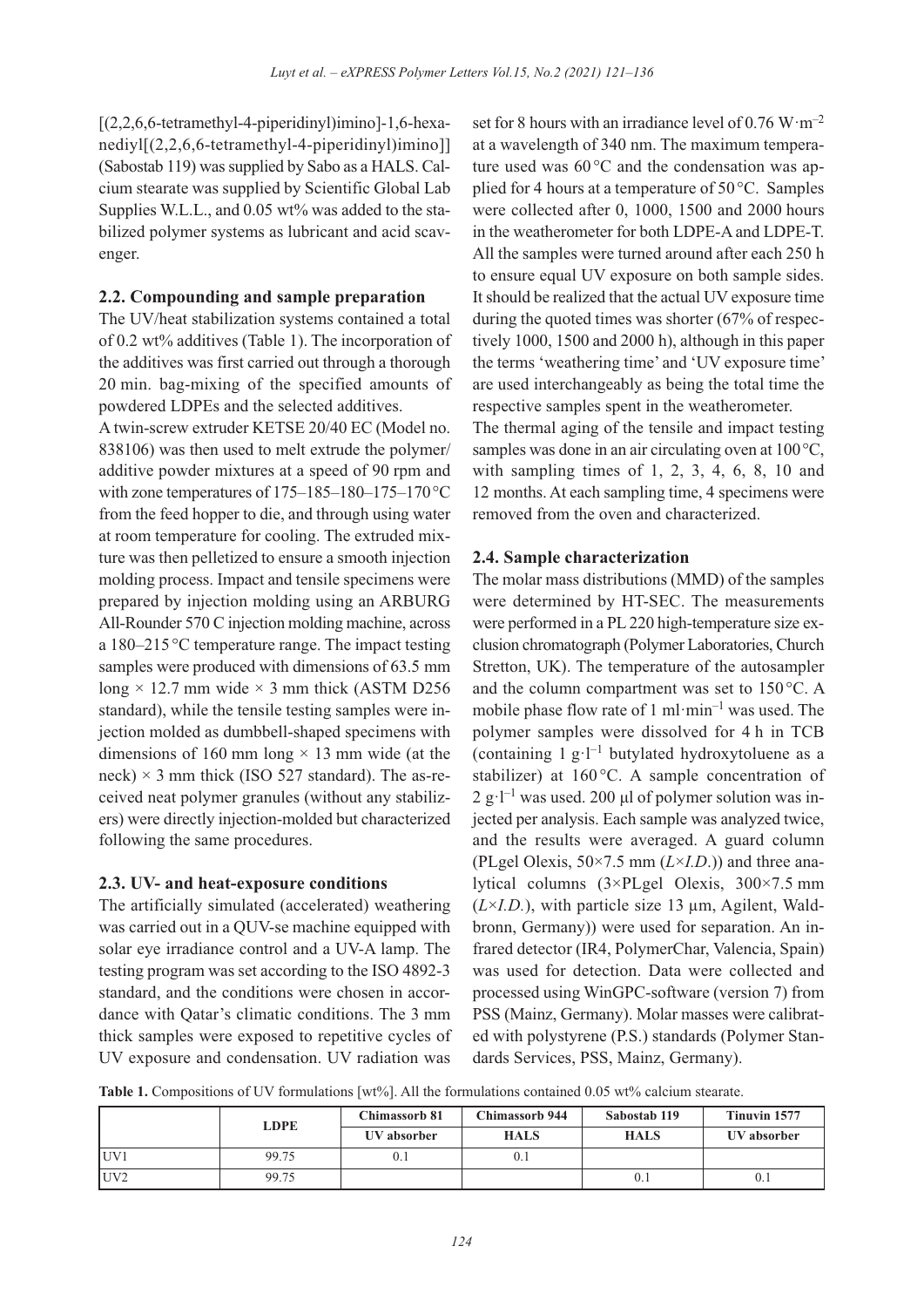Scanning electron microscopy (SEM) was performed on the surfaces of the dumbbell specimens, before and after tensile testing, in an FEI Quanta 200 electron microscope (Thermo Fischer Scientific, Hillsboro, USA) at an accelerating voltage of 2–5 kV. The samples were sputter gold coated for 30 s using an Agar sputter coater.

Fourier transform infrared (FTIR) spectra were obtained at room temperature using a PerkinElmer Frontier Spectrum 400 FTIR spectrometer connected to a MIRACLE ATR detector with a ZnSe crystal. Sixteen scans in the range of  $4000-550$  cm<sup>-1</sup> were done on each sample. The apparent degree of degradation was characterized by using a carbonyl index (*CI*) defined as the ratio of the maximum transmittance in the carbonyl, C=O, stretching vibration band around  $1710-1730$  cm<sup>-1</sup> to that of the methylene,  $(CH<sub>2</sub>)$ , scissoring band absorption around 1300– 1400 cm<sup>-1</sup>, using Equation (1) [23]:

$$
CI =
$$
\n
$$
= \frac{\text{Transmittance of carbonyl species}_{1710-1730 \text{ cm}^{-1}}}{\text{Transmittance of C} - \text{H peak}_{1300-1400 \text{ cm}^{-1}}}
$$
\n(1)

Non-isothermal crystallization analysis was performed in a Perkin Elmer DSC8500 differential scanning calorimeter under nitrogen atmosphere. Samples (5–10 mg) were sealed in aluminum sample pans and were initially heated from 30 to 180 °C at  $20^{\circ}$ C·min<sup>-1</sup> (1<sup>st</sup> heating), cooled to 30 °C at the same rate, and re-heated to  $180^{\circ}$ C at the same rate (2<sup>nd</sup>) heating). The melting enthalpy (∆*H*m) and the peak temperature of melting  $(T<sub>m</sub>)$  were obtained from the melting peaks in the first and second heating curves, while the crystallization temperature (*T*c) and the crystallization enthalpy  $(\Delta H_c)$  were obtained from the crystallization peak in the cooling curve.

Thermal decomposition was studied *via* thermogravimetric analysis in a PerkinElmer TGA-4000 TGA/DSC instrument. Approximately 7–9 mg of sample was heated from 30 to  $600^{\circ}$ C at a heating rate of  $20^{\circ}$ C·min<sup>-1</sup> under nitrogen atmosphere. The onset of decomposition temperature was defined as the temperature at 5% weight loss  $(T_{d.5\%})$ , and the temperature at the maximum rate of decomposition  $(T<sub>d</sub>)$  was the temperature at the maximum of the peak in the derivative TGA curve.

The tensile properties were measured using a 'Lloyd LR50K plus' universal tester according to the ISO 527 standard, where no pre-load was applied to the sample. An elongation speed of 10 mm·min<sup>-1</sup> and a gauge length of 50 mm were used. The Young's modulus (*E*) was manually calculated from the slope of the stress-strain curve between strain values of 0.2 and 2.2%. A minimum of five specimens were tested for each sample. The impact properties of the samples were investigated using an Instron Wolpert PW5 impact tester, according to ASTM D256. Specimens with dimensions of 63.5 mm  $\times$  12.7 mm  $\times$  3 mm were notched at the center (45° notch and 2 mm depth). The Izod impact strength  $[kJ·m<sup>-2</sup>]$  was calculated according to Equation 2 [24]:

$$
a_{\rm in} = \frac{E_{\rm c}}{h \cdot b_{\rm N}}\tag{2}
$$

where  $E_c$  [J] is the corrected measured absorbed energy during impact, *h* [mm] is the thickness of the tested specimen, and  $b_N$  [mm is the remaining width of the tested specimen].

#### **3. Results and discussion**

#### **3.1. Scanning electron microscopy (SEM)**

The surface morphology of the neat and stabilized samples before and after UV exposure was firstly studied through SEM analysis since due to the low diffusion coefficient of oxygen in most polymers, degradation is generally more severe at the outer surface of the polymer than in its bulk [4]. The samples became more yellow with increasing exposure time, and significant degradation with many cracks was observed for both the neat LDPE-A and LDPE-T after 2000 h UV exposure (Figure 2a, 2d).

The samples were also examined before and after tensile testing to investigate the effect of tensile forces on the developed of cracks under UV exposure. The crack size increased for both polymers after tensile testing (images not shown because of journal restriction on the number of images), but not significantly. The most probable reason is that the cracks did not penetrate deep enough into the relatively thick sample during the duration of the UV exposure, and that the non-degraded part of the samples below the cracks to some extent maintained the sample integrity. The situation was very different for all the stabilized samples, where much better surface integrity and almost no cracks were observed, even after long UV-exposure periods (Figure 2b, 2c, 2e, 2f). This is a good indication that the additives were effective in protecting the samples from UV-initiated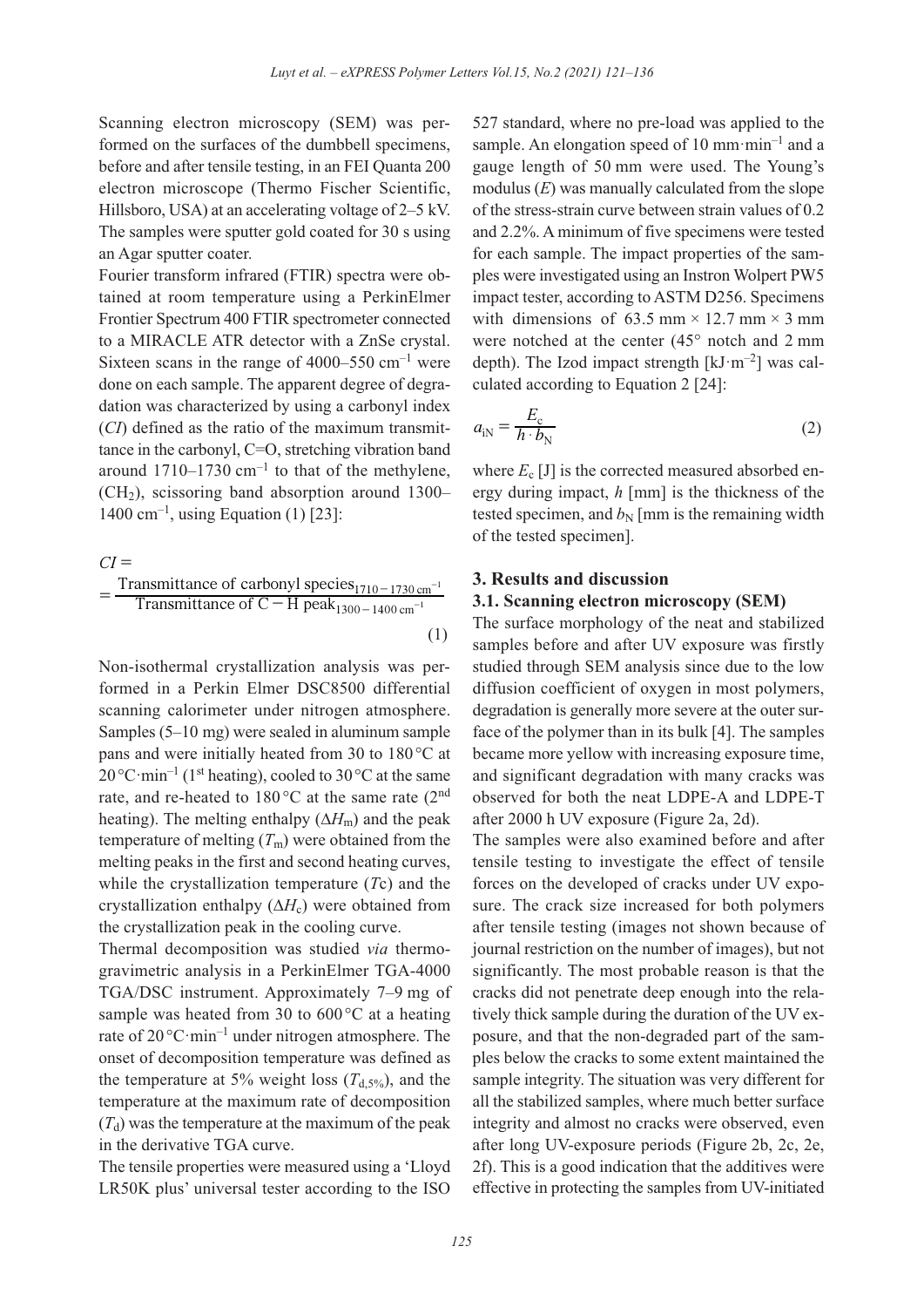

**Figure 2.** SEM images of (a) neat LDPE-A (2000 h exposed), (b) LDPE-A/UV1 (2000 h exposed), (c) LDPE-A/UV2 (2000 h exposed), (d) neat LDPE-T (2000 h exposed), (e) LDPE-T/UV1 (2000 h exposed), and (f) LDPE-T/UV2 (2000 h exposed).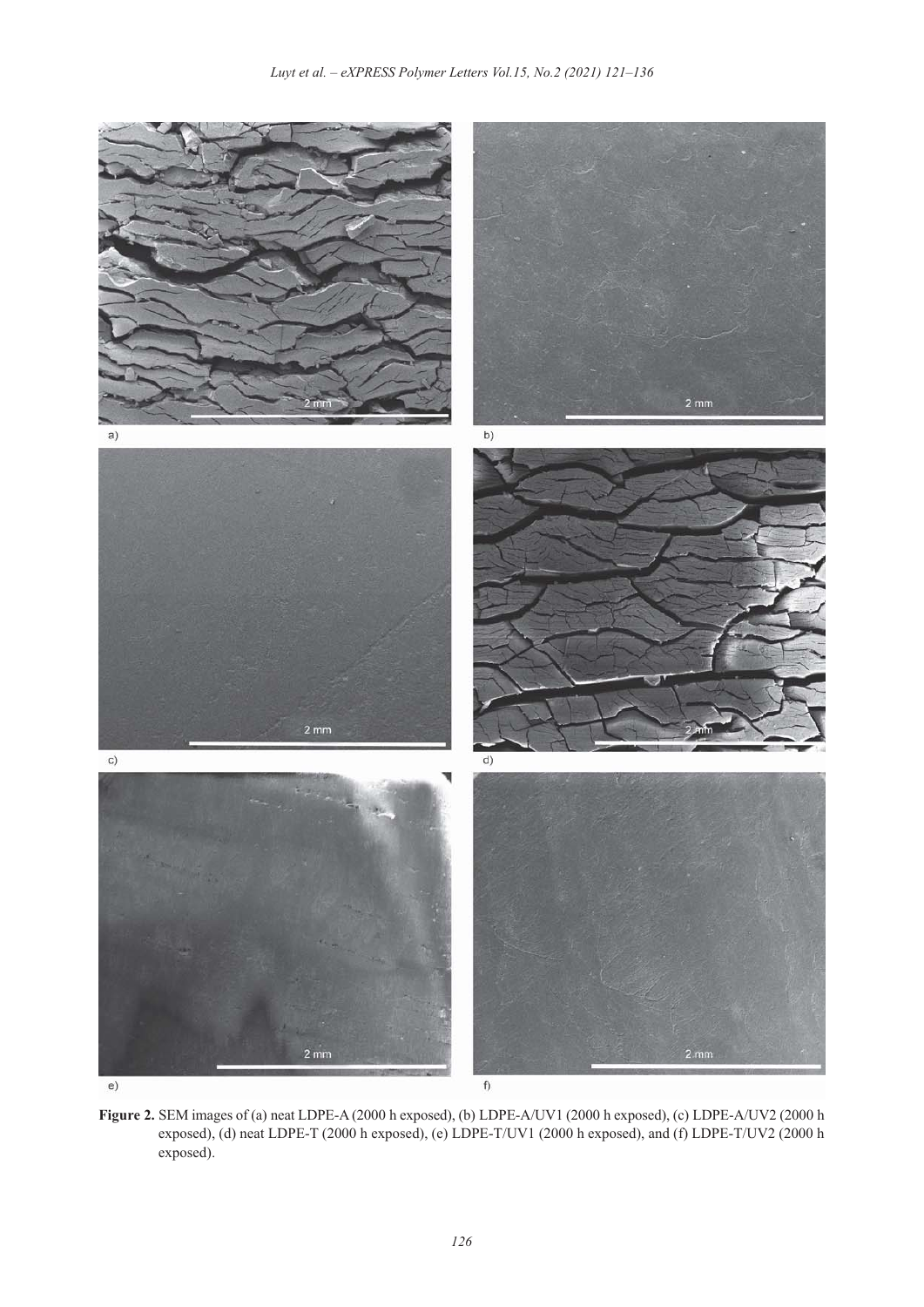degradation, independent of the type of LDPE investigated.

#### **3.2. Molecular weight (M.W.) determination**

Photochemical and thermal oxidation include migration, propagation, chain branching, and termination steps and is polymer-specific [25]. Simultaneous chain scission/chain branching leads to the crosslinking characteristic of polyethylene [13]. Gel permeation chromatography (GPC) was therefore used to observe changes in the M.W. and M.W. distribution of the investigated samples as a function of UV exposure time (Tables 2 and 3).

After the first 1000 h of UV exposure of the neat LDPE-A and LDPE-T, a significant decrease in average molecular weight was observed for both polymers, followed by a slight further decrease after longer UV exposure periods. Since LDPE is known to undergo crosslinking during UV initiated degradation [13], the determined low M.W. values were from the initially cleaved part of the polymer, the amount of which did not change significantly with increasing exposure time. As far as the UV/heat stabilized compounds of both polymers are concerned, it was found that the molecular weight of the UV exposed samples changed insignificantly compared to the unexposed grades, confirming the effectiveness of protecting both formulations against UV radiation via restricting crosslinking reactions and permitting proper sample dissolution and characterization.

# **3.3. Mechanical properties**

## **3.3.1. Tensile testing**

First of all, the tensile properties of all the compounds, *i.e*., neat and UV/heat stabilized, were determined prior to any aging (Table 4), so as to check the effect of the additives on the mechanical behavior.

**Table 2.** Molecular weight and dispersity as a function of exposure time for all the investigated LDPE-A samples.

| <b>Sample</b>                   | $M_{\rm n}$<br>$\left[\mathbf{g}\cdot\mathbf{mol}^{-1}\right]$ | $M_{\rm w}$<br>$\left[\mathbf{g}\cdot\mathbf{mol}^{-1}\right]$ | D           |
|---------------------------------|----------------------------------------------------------------|----------------------------------------------------------------|-------------|
| Neat LDPE-A (unexposed)         | 29764±2441                                                     | 345085±4137                                                    | $12\pm1$    |
| LDPE-A/UV3 (unexposed)          | $27062\pm3886$                                                 | 447215±20131                                                   | $17\pm 2$   |
| LDPE-A/UV8 (unexposed)          | 32238±1505                                                     | 441985±14347                                                   | $14\pm1$    |
| Neat LDPE-A (1000 h UV exposed) | $1436 \pm 78$                                                  | 38325±495                                                      | $27 \pm 2$  |
| LDPE-A/UV3 (1000 h UV exposed)  | $22281 \pm 1271$                                               | $405020\pm12629$                                               | $18 \pm 1$  |
| LDPE-A/UV8 (1000 h UV exposed)  | $30921 \pm 1718$                                               | $427635\pm7884$                                                | $14\pm1$    |
| Neat LDPE-A (1500 h UV exposed) | $493 \pm 127$                                                  | $50983 \pm 34044$                                              | $98 + 44$   |
| LDPE-A/UV3 (1500 h UV exposed)  | $23143 \pm 922$                                                | $373975 \pm 5112$                                              | 16±0        |
| LDPE-A/UV8 (1500 h UV exposed)  | 29799±1547                                                     | 437715 + 827                                                   | $15\pm1$    |
| Neat LDPE-A (2000 h UV exposed) | $922 \pm 1016$                                                 | 32783±17539                                                    | $64 \pm 51$ |
| LDPE-A/UV3 (2000 h UV exposed)  | z22562±2122                                                    | 314285±19099                                                   | $14\pm1$    |
| LDPE-A/UV8 (2000 h UV exposed)  | 25970±1462                                                     | $416665\pm4151$                                                | $16 \pm 1$  |

**Table 3.** Molecular weight and dispersity as a function of exposure time for all the investigated LDPE-T samples.

| <b>Sample</b>                   | $M_{\rm n}$<br>$\left[\mathbf{g}\cdot\mathbf{mol}^{-1}\right]$ | $M_{\rm w}$<br>$\left[\mathbf{g}\cdot\mathbf{mol}^{-1}\right]$ | D         |
|---------------------------------|----------------------------------------------------------------|----------------------------------------------------------------|-----------|
| Neat LDPE-T (unexposed)         | 29715±1093T                                                    | 312385±7686                                                    | $11\pm0$  |
| LDPE-T/UV3 (unexposed)          | 33002±674                                                      | 297505 ± 4094                                                  | $9\pm 0$  |
| LDPE-T/UV8 (unexposed)          | 28716±689                                                      | 293885±5650                                                    | $10\pm 0$ |
| Neat LDPE-T (1000 h UV exposed) | $2205 \pm 123$                                                 | $38275\pm6430$                                                 | $18 + 4$  |
| LDPE-T/UV3 (1000 h UV exposed)  | 34362±5330                                                     | $320915\pm8973$                                                | $10\pm 2$ |
| LDPE-T/UV8 (1000 h UV exposed)  | 30548±127                                                      | $296540 \pm 1810$                                              | $10\pm 0$ |
| Neat LDPE-T (1500 h UV exposed) | $2961 \pm 810$                                                 | $50404\pm10625$                                                | $17\pm1$  |
| LDPE-T/UV3 (1500 h UV exposed)  | 28929±2481                                                     | 338735±12990                                                   | $12\pm 2$ |
| LDPE-T/UV8 (1500 h UV exposed)  | $32721 \pm 2943$                                               | 294390±11158                                                   | $9\pm1$   |
| Neat LDPE-T (2000 h UV exposed) | $466 \pm 84$                                                   | 31552±7403                                                     | $70 + 29$ |
| LDPE-T/UV3 (2000 h UV exposed)  | 27146±1945                                                     | $264855 \pm 11533$                                             | $10\pm 0$ |
| LDPE-T/UV8 (2000 h UV exposed)  | $31016\pm1369$                                                 | $296510\pm5671$                                                | $10\pm1$  |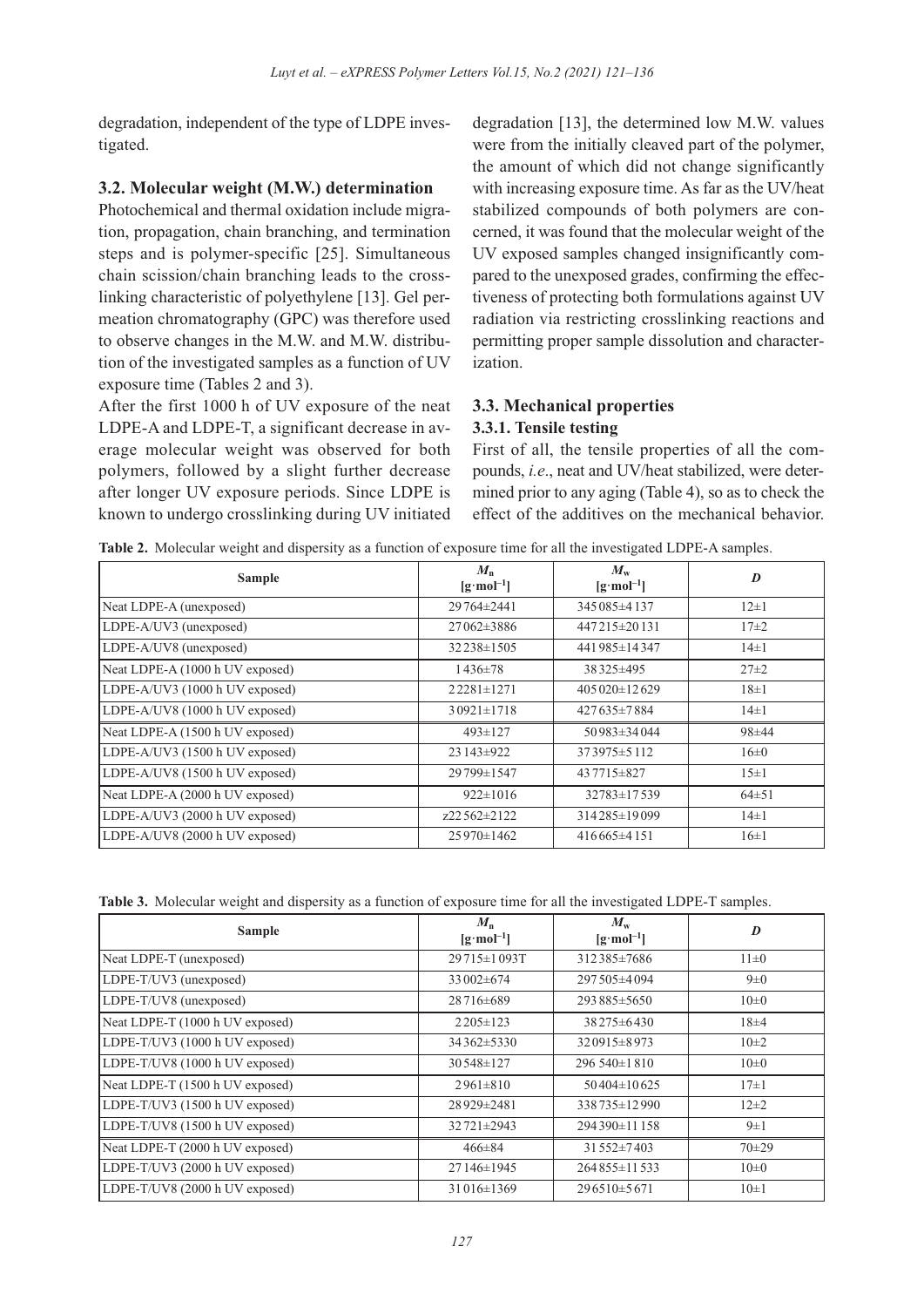| <b>Sample</b>                   | E<br>[MPa]    | $\sigma$<br>[MPa] | $\epsilon$<br>[%] |
|---------------------------------|---------------|-------------------|-------------------|
|                                 | <b>LDPE-A</b> |                   |                   |
| Neat LDPE-A (unexposed)         | $122 \pm 12$  | $17.3 \pm 0.4$    | $135 \pm 8$       |
| LDPE-A/UV1 (unexposed)          | $143 \pm 10$  | $19.5 \pm 0.2$    | $134 \pm 3$       |
| LDPE-A/UV2 (unexposed)          | $133 \pm 5$   | $18.1 \pm 0.2$    | 145±6             |
| Neat LDPE-A (1000 h UV exposed) | 297±24        | $9.7 \pm 0.3$     | $37.3 \pm 9.1$    |
| LDPE-A/UV1 (1000 h UV exposed)  | $146 + 5$     | $20.7 \pm 0.4$    | $143 + 7$         |
| LDPE-A/UV2 (1000 h UV exposed)  | 139±4         | $18.9 \pm 0.8$    | $140 \pm 2$       |
| Neat LDPE-A (1500 h UV exposed) | 336±49        | $8.5 \pm 0.3$     | $24.1 \pm 1.3$    |
| LDPE-A/UV1 (1500 h UV exposed)  | $142 + 5$     | $20.2 \pm 0.2$    | $140 \pm 3$       |
| LDPE-A/UV2 (1500 h UV exposed)  | $129 \pm 6$   | $18.5 \pm 0.5$    | 139±7             |
| Neat LDPE-A (2000 h UV exposed) | 289±37        | $6.6 \pm 0.7$     | $21.1 \pm 2.0$    |
| LDPE-A/UV1 (2000 h UV exposed)  | $155 \pm 12$  | $20.7 \pm 0.6$    | $151 \pm 6$       |
| LDPE-A/UV2 (2000 h UV exposed)  | $132 \pm 12$  | $17.7 \pm 0.6$    | $140 + 4$         |
|                                 | <b>LDPE-T</b> |                   |                   |
| Neat LDPE-T (unexposed)         | $128 + 5$     | $17.8 \pm 0.2$    | $130 \pm 3$       |
| LDPE-T/UV1 (unexposed)          | $144 \pm 12$  | $17.3 \pm 1.8$    | $154 \pm 23$      |
| LDPE-T/UV2 (unexposed)          | $138 \pm 10$  | $17.1 \pm 0.3$    | $139 \pm 8$       |
| Neat LDPE-T (1000 h UV exposed) | 346±110       | $7.9 \pm 0.8$     | $25.6 \pm 5.0$    |
| LDPE-T/UV1 (1000 h UV exposed)  | $155 \pm 10$  | $17.5 \pm 0.4$    | 144±4             |
| LDPE-T/UV2 (1000 h UV exposed)  | $133 \pm 18$  | $16.8 \pm 0.4$    | $143 + 7$         |
| Neat LDPE-T (1500 h UV exposed) | 388±97        | $6.9 \pm 0.9$     | $27.7 \pm 8.2$    |
| LDPE-T/UV1 (1500 h UV exposed)  | $134 \pm 19$  | $15.2 \pm 3.5$    | $139 \pm 13$      |
| LDPE-T/UV2 (1500 h UV exposed)  | 155±4         | $17.2 \pm 0.8$    | 140±6             |
| Neat LDPE-T (2000 h UV exposed) | 354±102       | $5.9 \pm 1.1$     | $23.0 \pm 7.8$    |
| LDPE-T/UV1 (2000 h UV exposed)  | $160 \pm 14$  | $15.9 \pm 1.2$    | $131 \pm 15$      |
| LDPE-T/UV2 (2000 h UV exposed)  | $152 \pm 16$  | $17.1 \pm 0.9$    | 139±5             |

**Table 4.** Tensile testing results for all the investigated LDPE-A and LDPE-T samples (UV exposure).

Regarding the LDPE-A compounds, the incorporation of the UV/heat additives resulted in slightly increasing the tensile strength (σ) values by  $\sim$ 13 and  $~5\%$  for UV1 and UV2 respectively, along with a similar slight increase in Young's modulus values  $(E)$ , indicating that the incorporation of only 0.2 wt% additives renders the materials slightly tougher. The elongation  $(\epsilon)$  values were found very similar to those of the neat polymer. As far as the LDPE-T compounds are concerned, it seems that the effect of the incorporation of the additive was less significant, since the  $\sigma$  values are very similar for all the compounds, with a variation of less than 4%, and the *E* values within the standard deviation. Finally, all the tensile properties seem similar for the two neat polymers, with the LDPE-T exhibiting a slightly tougher character, in accordance with the literature [26]. Regarding the tensile testing of the UV-aged samples (Table 4), neat LDPE-A showed increased Young's modulus values with increasing UV exposure time, reaching an increase of more than 130% after 2000 h.

For both the LDPE grades, *E* increased extensively up

to 1000 h UV exposure, after which it did not change significantly within experimental error. This increasing trend in *E* corresponds to the formation of crosslinked structures in both LDPE grades, while it is further favored by the simultaneously increased crystallinity observed after the first 1000 h based on the DSC data in section 3.4.2: the UV initiated degradation started with chain scission reactions, and recrystallization of the shorter chains was favored [27]. The crosslinking during degradation mechanism is also confirmed by the trend in the tensile strength and the elongation at break: both values decreased significantly during the first 1000 h of UV exposure, whereafter they showed only slight further decreases, or almost no decrease in the case of elongation at break, with increasing UV exposure time (Table 4). For the LDPE-T samples, the overall behavior was more pronounced, with higher Young's modulus values (an increase of more than 170% after 2000 h) and higher *E* errors, thus suggesting higher degradation rates and/or higher crystallinities. These more intense phenomena in LDPE-T can be correlated to its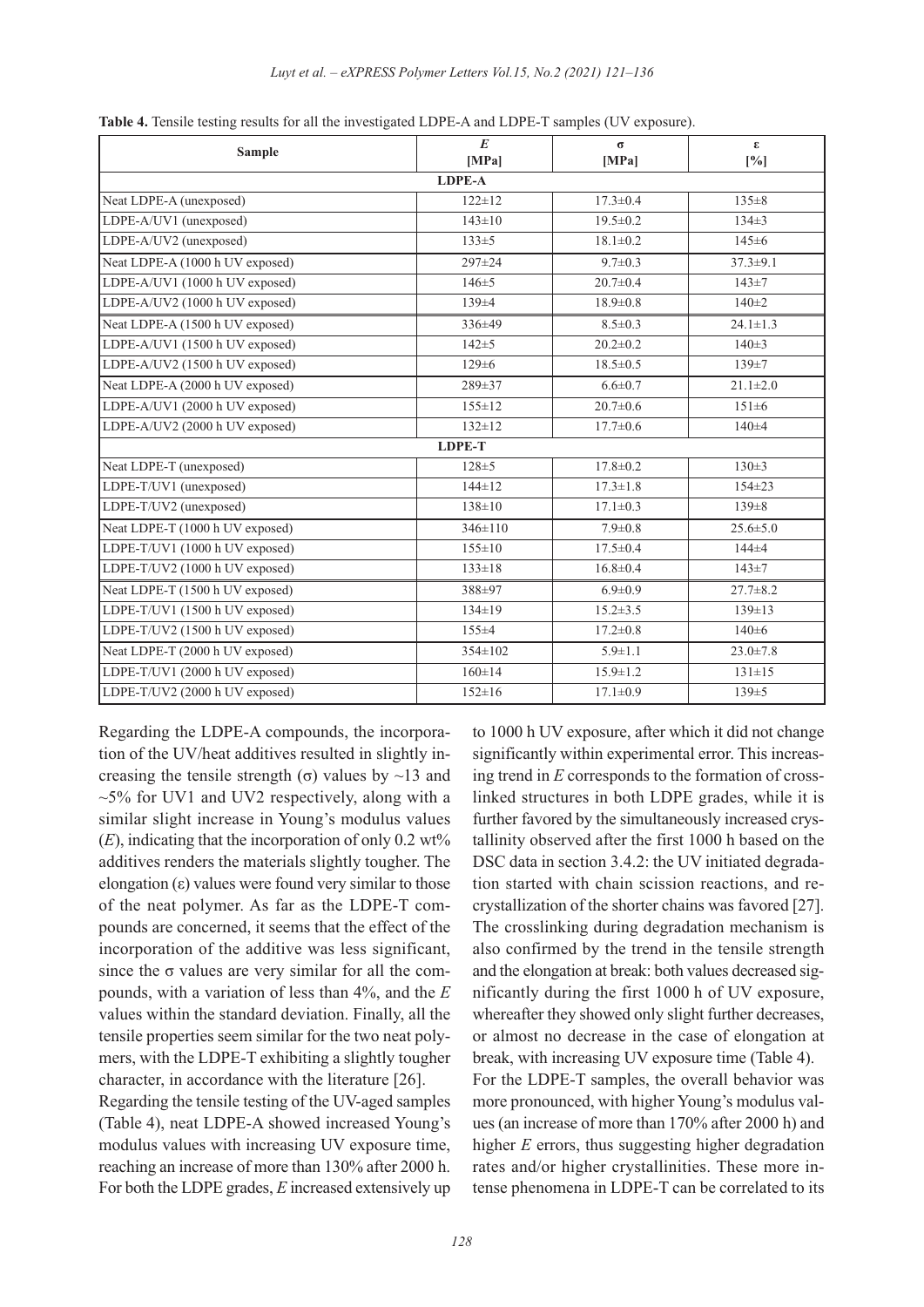linear molecular shape. Zimmering *et al*. [13] studied the LDPE photodecomposition, and they found that very small quantities of ethylene gas were released due to the rupture of the terminal double bond of the branch when the polyethylenes were exposed to a very low power mercury lamp (photo-exposure). When comparing LDPE-A to LDPE-T, the quantity of the ethylene gas released was higher in the case of LDPE-T, despite the higher concentration of double bonds in LDPE-A. Some authors claimed that the tree-like (helical) structure of LDPE-A [9] favors intramolecular reactions (methyl groups of the branch with other methyl or methylene groups of the chain), and restricts photodegradation due to sterical hindrance, while in the rod-like LDPE-T the possibility of intermolecular interactions with adjacent chains is dominant, *i.e*., the further the terminal bond is from the main chain, the higher the rates of double bond rupture and the more ethylene is released.

A totally different behavior was observed in the UV/heat stabilized compounds of LDPE-A and LDPE-T. The change in Young's modulus as a function of UV exposure time was negligible, and the values remained approximately the same with increasing UV exposure time. This indicates that degradation was absent during the UV exposure of these samples, which proves the effectiveness of the additives in protecting the LDPEs from UV initiated degradation. Moreover, there was almost no change in the tensile strength and elongation at break of both the UV1 and UV2 stabilized LDPEs with increasing UV exposure time, and very little difference between the quantitative values of these two properties for the two different polymers. This is a further confirmation of the effectiveness of the formulations used to UV stabilize the LDPEs.

We also performed heat aging, and monitored the changes in tensile properties (Table 5). As a general

| Table 5. Tensile testing results for all the investigated LDPE-A and LDPE-T samples (heat exposure). |  |  |
|------------------------------------------------------------------------------------------------------|--|--|
|------------------------------------------------------------------------------------------------------|--|--|

| <b>Sample</b>                 | E<br>[MPa]    | $\sigma$<br>[MPa] | ε<br>$[\%]$      | <b>Sample</b>                 | E<br>[MPa]    | $\sigma$<br>[MPa] | ε<br>[%]         |
|-------------------------------|---------------|-------------------|------------------|-------------------------------|---------------|-------------------|------------------|
|                               | <b>LDPE-A</b> |                   |                  |                               | <b>LDPE-T</b> |                   |                  |
| Neat (unexposed)              | $160 \pm 2$   | $17.7 \pm 0.2$    | $156.2 \pm 2.2$  | Neat (unexposed)              | $242 \pm 16$  | $18.4 \pm 0.9$    | $118.0 \pm 1.3$  |
| UV1 (unexposed)               | $133 \pm 2$   | $17.5 \pm 0.1$    | $140.6 \pm 3.4$  | UV1 (unexposed)               | $205 \pm 33$  | $17.3 \pm 2.3$    | $152.0 \pm 8.0$  |
| UV2 (unexposed)               | $127 + 2$     | $16.8 \pm 0.3$    | $145.5 \pm 4.0$  | UV2 (unexposed)               | $176 + 5$     | $18.1 \pm 0.3$    | $150.1 \pm 3.1$  |
| Neat (1 month heat exposed)   | $158 + 8$     | $16.6 \pm 0.5$    | $144.0 \pm 3.7$  | Neat (1 month heat exposed)   | $183 + 2$     | $17.7 \pm 0.3$    | $131.9 \pm 4.2$  |
| UV1 (1 month heat exposed)    | $243 \pm 13$  | $18.2 \pm 0.4$    | $152.8 \pm 4.0$  | UV1 (1 month heat exposed)    | 293±36        | $18.6 \pm 1.7$    | $151.6 \pm 6.6$  |
| UV2 (1 month heat exposed)    | 226±23        | $17.5 \pm 0.4$    | $177.6 \pm 8.3$  | UV2 (1 month heat exposed)    | $303 \pm 14$  | $18.7 \pm 0.5$    | $144.6 \pm 5.2$  |
| Neat (2 months heat exposed)  | $144\pm3$     | $16.8 \pm 0.2$    | $147.4 \pm 3.4$  | Neat (2 months heat exposed)  | 186±9         | $17.5 \pm 1.0$    | $121.2 \pm 13.1$ |
| UV1 (2 months heat exposed)   | $242 + 7$     | $18.3 \pm 0.3$    | $166.1 \pm 0.5$  | UV1 (2 months heat exposed)   | 304±41        | $19.3 \pm 0.3$    | $149.5 \pm 1.4$  |
| UV2 (2 months heat exposed)   | $234 \pm 21$  | $17.8 \pm 1.3$    | $164.5 \pm 2.5$  | UV2 (2 months heat exposed)   | $236 + 5$     | $18.9 \pm 0.4$    | $152.9 \pm 7.6$  |
| Neat (3 months heat exposed)  | $148 \pm 10$  | $16.4 \pm 0.9$    | $151.0 \pm 2.2$  | Neat (3 months heat exposed)  | 178±4         | $17.6 \pm 0.3$    | $141.2 \pm 1.5$  |
| UV1 (3 months heat exposed)   | $209 \pm 9$   | $18.8 \pm 0.3$    | $166.2 \pm 7.5$  | UV1 (3 months heat exposed)   | $241 \pm 12$  | $19.4 \pm 0.3$    | $152.4 \pm 6.4$  |
| UV2 (3 months heat exposed)   | $202 \pm 3$   | $19.0 \pm 0.7$    | $160.9 \pm 3.3$  | UV2 (3 months heat exposed)   | $263 \pm 5$   | $18.0 \pm 0.1$    | $157.3 \pm 2.7$  |
| Neat (4 months heat exposed)  | $265 \pm 38$  | $18.3 \pm 0.4$    | $156.0 \pm 3.5$  | Neat (4 months heat exposed)  | $255 \pm 8$   | $17.3 \pm 0.1$    | $148.8 \pm 3.2$  |
| UV1 (4 months heat exposed)   | $237 \pm 13$  | $18.0 \pm 0.4$    | $172.1 \pm 4.8$  | UV1 (4 months heat exposed)   | 253±42        | $19.1 \pm 1.0$    | $164.2 \pm 5.3$  |
| UV2 (4 months heat exposed)   | $205 \pm 27$  | $18.1 \pm 0.3$    | $163.6 \pm 2.0$  | UV2 (4 months heat exposed)   | 215±42        | $18.2 \pm 0.5$    | $153.9 \pm 5.8$  |
| Neat (6 months heat exposed)  | $241 \pm 18$  | $17.7 \pm 0.3$    | $173.1 \pm 4.3$  | Neat (6 months heat exposed)  | $255 \pm 13$  | $17.4 \pm 0.1$    | $147.2 \pm 1.7$  |
| UV1 (6 months heat exposed)   | $213 \pm 24$  | $19.3 \pm 0.7$    | $177.5 \pm 5.4$  | UV1 (6 months heat exposed)   | 245±40        | $18.6 \pm 0.4$    | $165.7 \pm 2.8$  |
| UV2 (6 months heat exposed)   | $200 \pm 30$  | $18.2 \pm 0.2$    | $169.1 \pm 6.8$  | UV2 (6 months heat exposed)   | $263 \pm 26$  | $18,0{\pm}0.3$    | $164.0 \pm 9.1$  |
| Neat (8 months heat exposed)  | $225 \pm 12$  | $17.1 \pm 2.1$    | $173.1 \pm 12.3$ | Neat (10 months heat exposed) | $314 \pm 8$   | $18.5 \pm 0.2$    | $120.6 \pm 5.0$  |
| UV1 (8 months heat exposed)   | $223 + 9$     | $18.1 \pm 0.4$    | $174.6 \pm 6.1$  | UV1 (10 months heat exposed)  | $309 \pm 12$  | $19.3 \pm 0.4$    | $139.5 \pm 2.4$  |
| UV2 (8 months heat exposed)   | 229±8         | $17.5 \pm 0.3$    | $179.4 \pm 5.6$  | UV2 (10 months heat exposed)  | $295 \pm 20$  | $18.9 \pm 0.2$    | $146.7 \pm 3.9$  |
| Neat (10 months heat exposed) | $236 + 9$     | $17.7 \pm 0.6$    | $167.4 \pm 8.3$  | Neat (12 months heat exposed) | 310±6         | $18.4 \pm 0.1$    | $138.5 \pm 2.0$  |
| UV1 (10 months heat exposed)  | $234 \pm 5$   | $18.2 \pm 0.6$    | $177.1 \pm 16.5$ | UV1 (12 months heat exposed)  | $326 \pm 3$   | $18.7 \pm 0.3$    | $147.1 \pm 3.4$  |
| UV2 (10 months heat exposed)  | $233 \pm 5$   | $17.4 \pm 0.9$    | $165.5 \pm 2.3$  | UV2 (12 months heat exposed)  | 291±40        | $18.7 \pm 0.1$    | 145.9±4.1        |
| Neat (12 months heat exposed) | $245 \pm 3$   | $16.8 \pm 0.1$    | 152.9±3.6        |                               |               |                   |                  |
| UV1 (12 months heat exposed)  | $241 \pm 11$  | $17.7 \pm 0.2$    | $174.8 \pm 15.0$ |                               |               |                   |                  |
| UV2 (12 months heat exposed)  | $244 + 2$     | $17.5 \pm 0.3$    | $172.9 \pm 8.8$  |                               |               |                   |                  |
|                               |               |                   |                  |                               |               |                   |                  |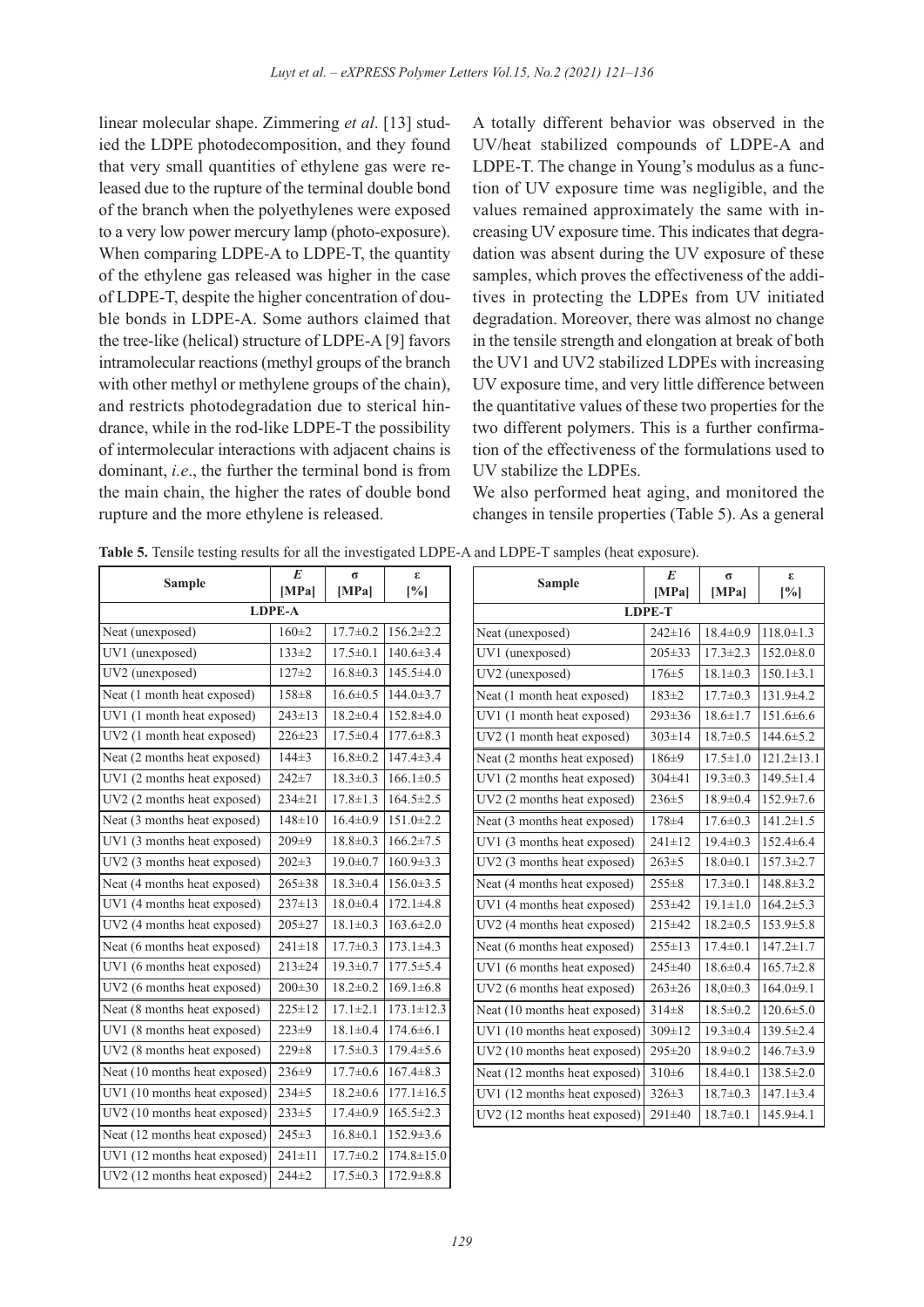trend, the degradation was not found to be as severe as it was during UV exposure, since only low variations in the tensile strength and elongation at break were seen even for the neat polymers. For example, in the case of LDPE-T the tensile strength increased by ~9% after 12 months, and the elongation was effectively the same. According to literature, the neat polymers should have shown different behavior in terms of tensile properties, *i.e*., increases in σ and *E* and a strong decrease in ε, underlining the brittle character of the material due to intense cross-linking occurring during heat aging [27]. A possible explanation for the opposite trend in our case is probably the fact that the neat polymers were pre-stabilized by the manufacturer with 1000 ppm of primary antioxidants, which obviously scavenged the formed free radicals formed during exposure to heat, thus protecting the polymer against heat.

However, Young's modulus was found to be a more sensitive property to monitor the heat-induced degradation. For the first 3 months, *E* slightly decreased for neat LDPE-A (by 10%) and for LDPE-T (by 26%), with this trend being attributed to chain scission reactions. The more intense change in the case of LDPE-T was probably due to the already discussed steric factors. After the first three months, *E* increased by 70% for LDPE-A and 74% for LDPE-T due to enhanced cross-linking. For all the stabilized grades, *E* increased during the first month of exposure, probably due to annealing, after which it varies very little during the rest of the exposure. In the case of LDPE-A/ UV2, *E* increased by only 20% for the time period of 3 to 12 months, and for LDPE-T/UV2 by 10%.

## **3.3.2. Impact testing**

When looking at the impact behavior of the unexposed materials (Table 6), it seems that in the case of LDPE-A, UV1 shows a slight decrease in impact strength, while UV2 shows the same value than that of the neat polymer, *i.e.*  $\sim$ 19 kJ·m<sup>-2</sup>. This is in line with the increased tensile strength, *i.e*., 19.5 MPa determined before, and proves that the UV1 formulation is more brittle. On the other hand, for the LDPE-T compounds, UV1 shows a 25% higher impact strength than the neat grade, while UV2 again shows the same value. There was also little difference between the values of neat LDPE-A and LDPE-T, *i.e*. 19.1 *vs.*  $17.3 \text{ kJ·m}^{-2}$ , with LDPE-A showing a more ductile character.

When looking at the impact behavior after UV exposure, the values for both neat LDPE-A and LDPE-T remained fairly constant up to 1000 h UV exposure, but decreased significantly up to 2000 h UV exposure. This is in line with the *E* increase of the neat polymers after the exposure to UV radiation. As with the other mechanical properties, there were no real changes in the impact strength of the stabilized samples for both polymers within experimental error. This again proves the effectiveness of the UV/heat stabilized formulations.

# **3.4. Thermal analysis**

#### **3.4.1. Thermogravimetric analysis (TGA)**

The thermal decomposition behavior of the neat and UV-aged samples was investigated through TGA to determine their thermal stability. Table 7 summarizes the degradation temperatures of all the samples, while

**Table 6.** Impact testing results for all the investigated LDPE-A and LDPE-T samples.

| Sample                          | Izod impact strength<br>$[kJ·m-2]$ | <b>Sample</b>                   | Izod impact strength<br>$\left[\mathrm{kJ}\cdot\mathrm{m}^{-2}\right]$ |
|---------------------------------|------------------------------------|---------------------------------|------------------------------------------------------------------------|
| Neat LDPE-A (unexposed)         | $19.1 \pm 4.9$                     | Neat LDPE-T (unexposed)         | $17.3 \pm 2.0$                                                         |
| LDPE-A/UV1 (unexposed)          | $15.9 \pm 0.6$                     | LDPE-T/UV1 (unexposed)          | $21.7 \pm 3.3$                                                         |
| LDPE-A/UV2 (unexposed)          | $19.0 \pm 2.4$                     | LDPE-T/UV2 (unexposed)          | $17.1 \pm 2.1$                                                         |
| Neat LDPE-A (1000 h UV exposed) | $21.3 \pm 2.1$                     | Neat LDPE-T (1000 h UV exposed) | $17.9 \pm 3.2$                                                         |
| LDPE-A/UV1 (1000 h UV exposed)  | $17.6 \pm 2.5$                     | LDPE-T/UV1 (1000 h UV exposed)  | $22.6 \pm 2.3$                                                         |
| LDPE-A/UV2 (1000 h UV exposed)  | $18.9 \pm 2.1$                     | LDPE-T/UV2 (1000 h UV exposed)  | $21.2 \pm 2.0$                                                         |
| Neat LDPE-A (1500 h UV exposed) | $16.5 \pm 1.4$                     | Neat LDPE-T (1500 h UV exposed) | $13.7 \pm 0.9$                                                         |
| LDPE-A/UV1 (1500 h UV exposed)  | $18.8 \pm 1.9$                     | LDPE-T/UV1 (1500 h UV exposed)  | $19.7 \pm 1.7$                                                         |
| LDPE-A/UV2 (1500 h UV exposed)  | $21.1 \pm 2.9$                     | LDPE-T/UV2 (1500 h UV exposed)  | $21.2 \pm 3.8$                                                         |
| Neat LDPE-A (2000 h UV exposed) | $10.3 \pm 1.6$                     | Neat LDPE-T (2000 h UV exposed) | $10.2 \pm 1.4$                                                         |
| LDPE-A/UV1 (2000 h UV exposed)  | $17.1 \pm 1.5$                     | LDPE-T/UV1 (2000 h UV exposed)  | $21.5 \pm 1.4$                                                         |
| LDPE-A/UV2 (2000 h UV exposed)  | $19.7 + 4.1$                       | LDPE-T/UV2 (2000 h UV exposed)  | $19.4 \pm 1.2$                                                         |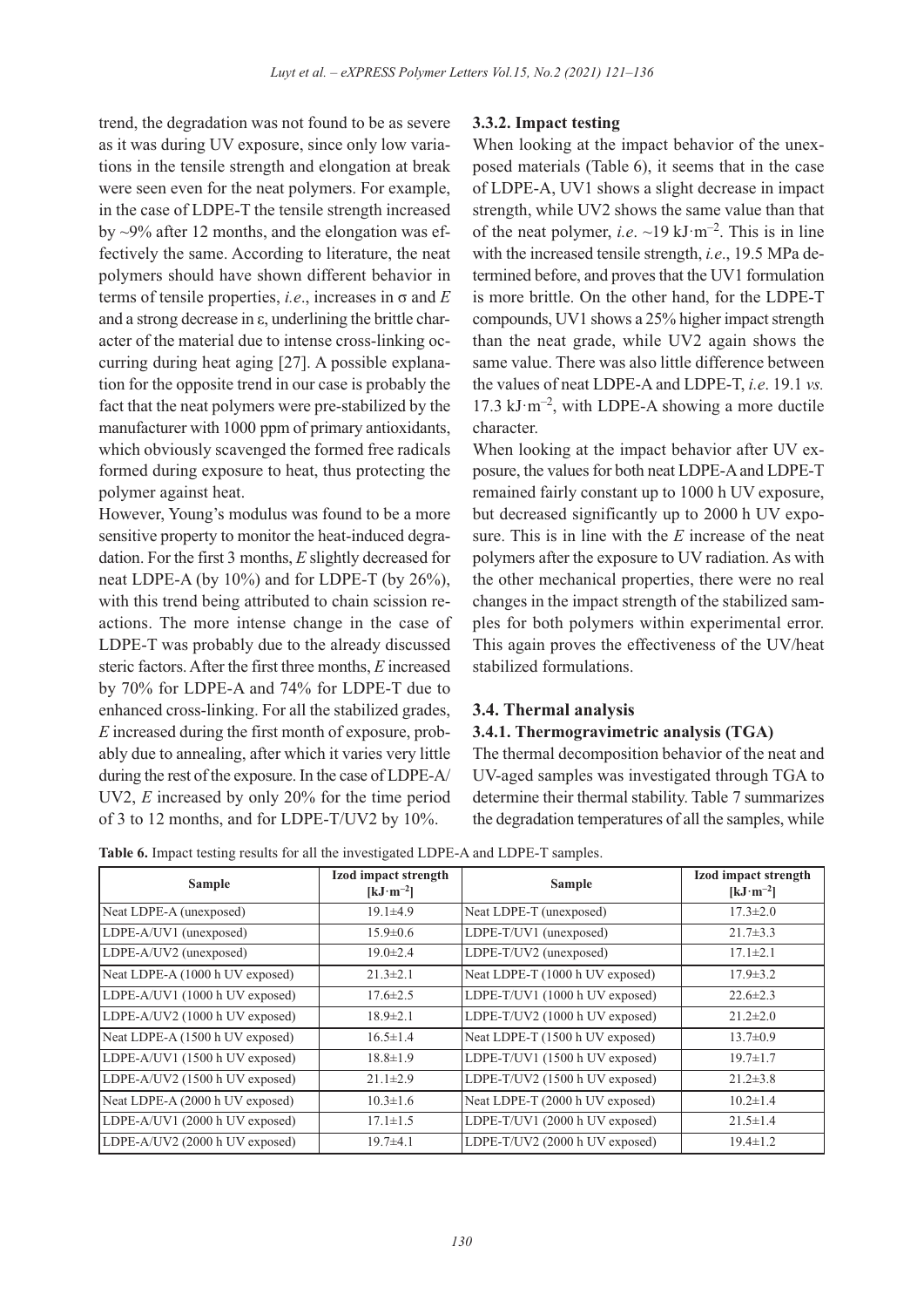| LDPE-A            | $T_{\rm d,5\%}$<br>$\lceil$ <sup>o</sup> Cl | $T_{d,max}$<br>[°C] | <b>LDPE-T</b>    | $T_{d,5\%}$<br>[°C] | $T_{d,max}$<br>$\lceil$ <sup>o</sup> C $\lceil$ |
|-------------------|---------------------------------------------|---------------------|------------------|---------------------|-------------------------------------------------|
| Neat (unexposed)  | 422.8                                       | 478.7               | Neat (unexposed) | 426.2               | 487.0                                           |
| UV1 (unexposed)   | 426.7                                       | 480.1               | UV1 (unexposed)  | 399.0               | 477.1                                           |
| $UV2$ (unexposed) | 432.0                                       | 486.2               | UV2 (unexposed)  | 443.4               | 495.6                                           |
| Neat (1000 h UV)  | 409.0                                       | 472.0               | Neat (1000 h UV) | 424.7               | 490.9                                           |
| UV1 (1000 h UV)   | 438.7                                       | 484.7               | UV1 (1000 h UV)  | 416.5               | 480.4                                           |
| UV2 (1000 h UV)   | 436.9                                       | 490.5               | UV2 (1000 h UV)  | 424.7               | 487.4                                           |
| Neat (1500 h UV)  | 403.4                                       | 485.6               | Neat (1500 h UV) | 414.6               | 490.4                                           |
| UV1 (1500 h UV)   | 419.5                                       | 480.2               | UV1 (1500 h UV)  | 403.8               | 478.9                                           |
| UV2 (1500 h UV)   | 435.4                                       | 480.6               | UV2 (1500 h UV)  | 412.4               | 482.3                                           |
| Neat (2000 h UV)  | 381.0                                       | 482.6               | Neat (2000 h UV) | 396.9               | 495.3                                           |
| UV1 (2000 h UV)   | 421.9                                       | 473.8               | UV1 (2000 h UV)  | 405.8               | 480.4                                           |
| UV2 (2000 h UV)   | 431.2                                       | 480.8               | UV2 (2000 h UV)  | 412.1               | 479.2                                           |

**Table 7.** TGA onset of mass loss ( $T_{d,5\%}$ ) and maximum mass loss rate ( $T_{d,\text{max}}$ ) temperatures for all the investigated samples.

in the relevant TGA curves (not shown) all the samples showed a one-step decomposition.

For the unexposed polymers, the onset of degradation was found at 423 and 426 °C respectively for LDPE-A and LDPE-T, with a maximum rate of mass loss at 479 and 487 °C. The lower  $T_d$  value for LDPE-A can be attributed to its higher branching degree, which causes this polymer to have more thermally unstable tertiary carbons. Similarly, the temperatures at maximum mass loss rate for the UV exposed neat samples showed higher values for LDPE-T in the range of 491 to 495 $\degree$ C compared to those of LDPE-A, that are in the range of 472 to 482 °C.

The effect of photo-oxidation on the neat polymers can be seen mainly in the changes in the  $T_{d,5\%}$  values. However, it should be taken into account that the thermal properties reflect the structures of the surface and the bulk of the polymers, and not only those of the surface, which is mainly deteriorated by UV exposure. The  $T_{d,5\%}$  values decreased for both neat LDPE-A (from 423 to 381 °C) and LDPE-T (from 426 to 397 $\degree$ C) proportionally to UV exposure time, while in the stabilized grades there is even an increase in the onset temperature of degradation: LDPE-A/UV2 seems to be the best formulation in terms of thermal stability as it maintained good stability even after long exposure periods. On the other hand, LDPE-T/UV2 was the least promising formulation in terms of thermal stability, because its thermal stability decreased significantly after only 1000 h of accelerated UV aging. Generally, the UV/heat stabilized LDPE-A samples were thermally more stable, and the thermal stability was less influenced by UV exposure than the stabilized LDPE-T samples, which is contrary to our observation for the neat polymers. This implies that the thermal stability of LDPE-A was enhanced more by the addition of the UV-stabilizers.

#### **3.4.2. Differential scanning calorimetry (DSC)**

DSC analysis was performed to follow the melting behavior and crystallinity of the neat and UV/heat stabilized LDPEs before and after different periods of UV exposure. The DSC first heating and cooling curves of all the investigated samples are shown in Figure 3 and Table 8. We will discuss the first heating results for all the samples, because we are interested in the initial influence of UV exposure on the melting behavior and crystallinity of the different samples, taking into account that these properties reflect the structures of the surfaces and bulk of the materials. The first heating curves of the neat LDPEs (Figure 3a, 3d) show a slight appearance of a lower temperature shoulder for the UV exposed samples, which was not observed for the unexposed samples. This could indicate the formation of a smaller crystal fraction as a result of UV initiated degradation via scission reactions and re-crystallization. For the UV1 and UV2 stabilized samples of both LDPEs, the first heating curves all show the development of a much more resolved lower temperature peak shoulder after accelerated UV exposure. This could be the result of the formation of smaller crystals around the UV stabilization additives, that acted as nucleation centers in the two LDPEs.

The melting temperatures of the main fractions of all the samples were found very similar within experimental error (Table 8). However, the melting enthalpies increased significantly after UV exposure, although there were no or insignificant increases for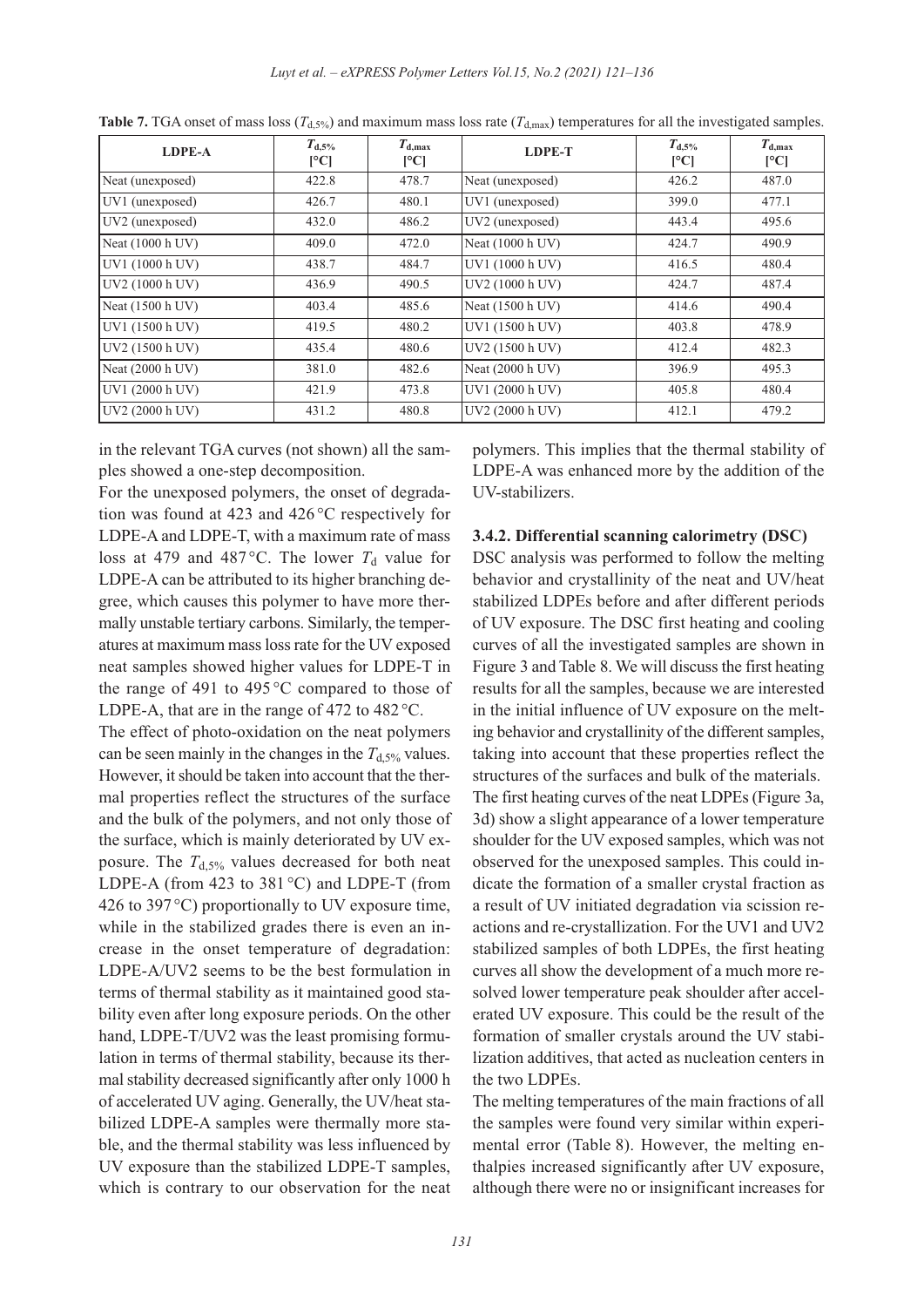

**Figure 3.** DSC first heating curves in nitrogen atmosphere of (a) neat LDPE-A, (b) LDPE-A/UV1, (c) LDPE-A/UV2, (d) neat LDPE-T, (e) LDPE-T/UV1, and (f) LDPE-T/UV2 before and after UV exposure for different time periods.

the UV1 and UV2 formulated samples that were UV exposed for longer than 1000 h. This indicates increased crystallinities as a result of degradative chain scission and re-crystallization of the neat samples during the overall course of exposure. It is not clear why similar increases (at least initially) were observed in the enthalpy values (crystallinities) of the UV1, and UV2 stabilized samples up to 1000 h accelerated UV exposure, but as in the case of heat-aging, this can be attributed to a small extent of crosslinking and some annealing. Generally, the differences between the corresponding enthalpies for the LDPE-A and LDPE-T based samples were within experimental error (Table 8).

The crystallization temperatures in Table 8 show very interesting trends. For neat LDPE-A, the UV exposed samples show observably lower crystallization temperatures than the unexposed neat LDPE-A, while the same is not observed for any of the stabilized LDPE-A samples, and also not for the neat and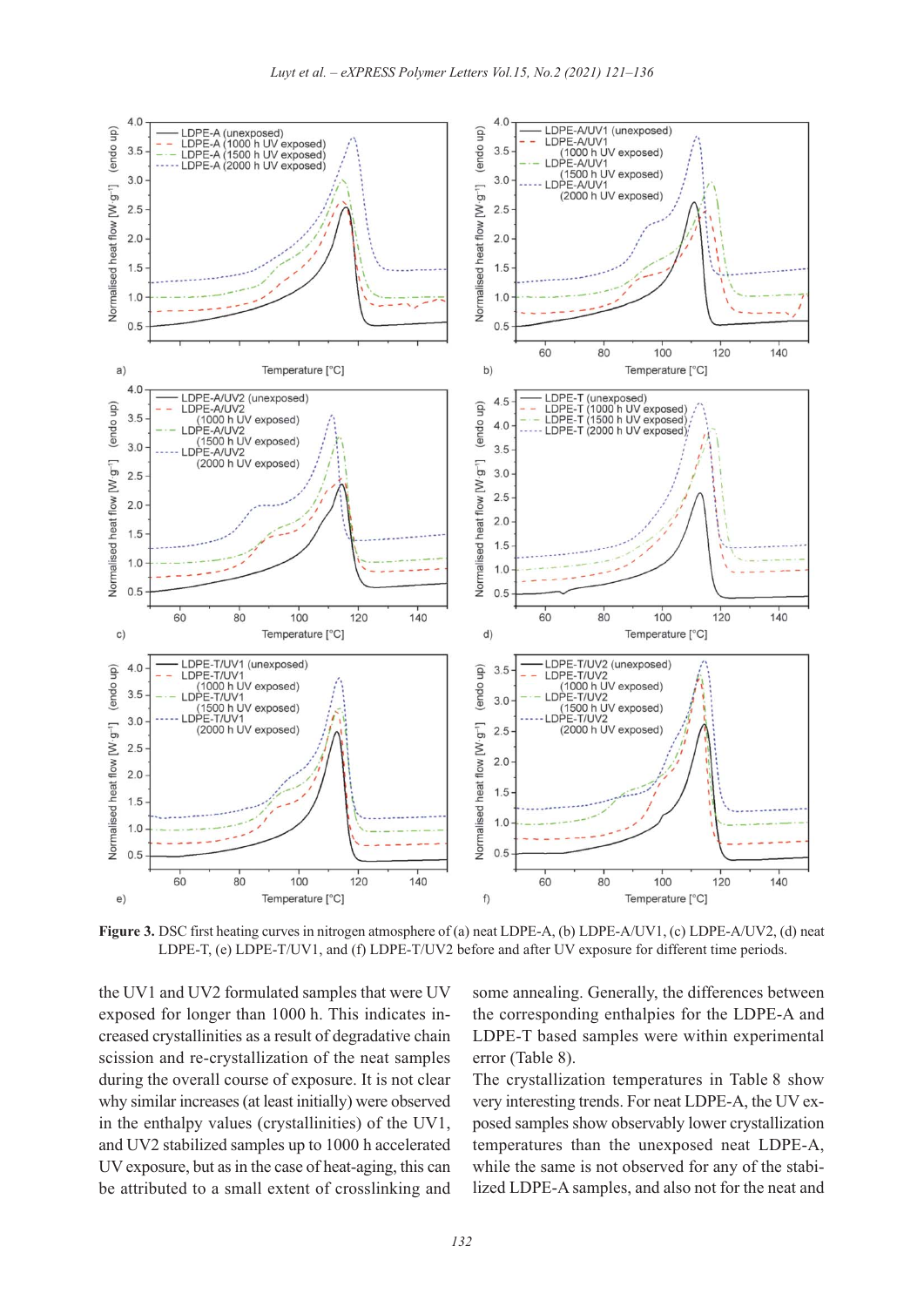| <b>Sample</b>    |             | <b>First heating</b> |               | Cooling                                |             | <b>Second heating</b>                    |
|------------------|-------------|----------------------|---------------|----------------------------------------|-------------|------------------------------------------|
|                  | $T_{\rm m}$ | $\Delta H_{\rm m}$   | $T_{\rm c}$   | $\Delta H_c$                           | $T_{\rm m}$ | $\Delta H_{\rm m}$                       |
|                  | [°C]        | $[J \cdot g^{-1}]$   | [°C]          | $[\mathbf{J}\!\cdot\!\mathbf{g}^{-1}]$ | [°C]        | $[\mathbf{J}\!\cdot\!\mathbf{g}^{-\!1}]$ |
|                  |             |                      | <b>LDPE-A</b> |                                        |             |                                          |
| Neat (unexposed) | 116.6       | 62.6                 | 95.8          | $-78.1$                                | 113.3       | 67.0                                     |
| UV1 (unexposed)  | 111.1       | 60.0                 | 94.3          | $-70.2$                                | 111.1       | 55.9                                     |
| UV2 (unexposed)  | 115.7       | 60.6                 | 92.8          | $-74.5$                                | 112.6       | 58.2                                     |
| Neat (1000 h UV) | 114.8       | 87.6                 | 90.0          | $-72.7$                                | 113.1       | 50.8                                     |
| UV1 (1000 h UV)  | 115.2       | 89.9                 | 92.7          | $-71.8$                                | 113.9       | 59.5                                     |
| UV2 (1000 h UV)  | 114.4       | 92.6                 | 92.4          | $-73.9$                                | 113.5       | 52.6                                     |
| Neat (1500 h UV) | 114.8       | 107.4                | 89.6          | $-76.2$                                | 113.8       | 59.4                                     |
| UV1 (1500 h UV)  | 116.8       | 90.1                 | 92.7          | $-71.8$                                | 115.1       | 56.0                                     |
| UV2 (1500 h UV)  | 113.8       | 86.0                 | 93.1          | $-74.3$                                | 112.2       | 56.9                                     |
| Neat (2000 h UV) | 118.4       | 108.1                | 90.7          | $-81.6$                                | 115.7       | 66.9                                     |
| UV1 (2000 h UV)  | 112.1       | 101.5                | 94.1          | $-73.2$                                | 111.2       | 65.7                                     |
| UV2 (2000 h UV)  | 111.3       | 97.4                 | 94.4          | $-71.3$                                | 110.5       | 52.7                                     |
|                  |             |                      | <b>LDPE-T</b> |                                        |             |                                          |
| Neat (unexposed) | 111.3       | 60.1                 | 94.0          | $-78.9$                                | 113.0       | 59.6                                     |
| UV1 (unexposed)  | 113.1       | 65.6                 | 94.6          | $-78.6$                                | 112.5       | 59.0                                     |
| UV2 (unexposed)  | 113.8       | 69.6                 | 94.1          | $-78.0$                                | 113.5       | 64.5                                     |
| Neat (1000 h UV) | 115.4       | 110.6                | 91.5          | $-86.2$                                | 112.6       | 69.1                                     |
| UV1 (1000 h UV)  | 112.9       | 93.2                 | 94.6          | $-79.2$                                | 112.6       | 60.5                                     |
| UV2 (1000 h UV)  | 112.8       | 96.2                 | 94.7          | $-78.6$                                | 112.7       | 60.1                                     |
| Neat (1500 h UV) | 117.7       | 115.2                | 93.0          | $-90.8$                                | 114.6       | 71.3                                     |
| UV1 (1500 h UV)  | 113.8       | 99.9                 | 93.7          | $-78.5$                                | 113.9       | 61.0                                     |
| UV2 (1500 h UV)  | 113.0       | 92.6                 | 94.6          | $-79.4$                                | 112.8       | 61.7                                     |
| Neat (2000 h UV) | 112.9       | 127.0                | 94.5          | $-97.4$                                | 111.7       | 80.4                                     |
| UV1 (2000 h UV)  | 113.8       | 99.7                 | 94.5          | $-78.4$                                | 113.7       | 62.7                                     |
| UV2 (2000 h UV)  | 114.5       | 97.7                 | 94.1          | $-78.1$                                | 114.0       | 60.8                                     |

**Table 8.** DSC melting and crystallization temperatures and enthalpies of LDPE-A and its UV/heat stabilization formulations after different times of UV exposure.

stabilized LDPE-T samples. This is a very clear difference between LDPE-A and LDPE-T, and can be related to the differences in long-chain branching (LCB) between these two polymers. LDPE-A, which has more LCB, probably has longer chains after UV initiated degradation, that needs lower temperatures for effective crystallization. This is further supported by the much broader crystallization peaks of the UV exposed neat LDPE-A samples (DSC cooling curves, not presented in this paper).

# **3.5. Fourier-transform infrared (FTIR) spectroscopy**

In photochemical and thermal oxidation of polymers, it is well-known that some oxidized groups are generated, and it is common practice to determine the change of these groups during the oxidation of the polymers. In particular, carbonyl groups are an indication of chemical changes occurring in polyolefins during oxidative degradation [28]. Therefore, FTIR analysis of all the samples was performed in order to prove that oxidative degradation only occurred in the neat LDPE samples, and not in the UV1 and UV2 stabilized samples. Figure 4 clearly shows that there was no formation of carbonyl groups in the UV stabilized samples, while the neat LDPE-A and LDPE-T clearly show the formation of carbonyl groups after only 1000 h of accelerated UV exposure. The carbonyl indices reported in Table 9 are very similar for LDPE-A and LDPE-T, which indicates that the differences in polymer structure had little influence on the formation of carbonyl groups during the oxidative degradation process.

## **4. Conclusions**

The morphology, thermal and mechanical properties of two different UV absorbers/HALS formulations incorporated in two different low-density polyethylene grades with different structures were investigated using SEM, GPC, DSC, TGA, FTIR, as well as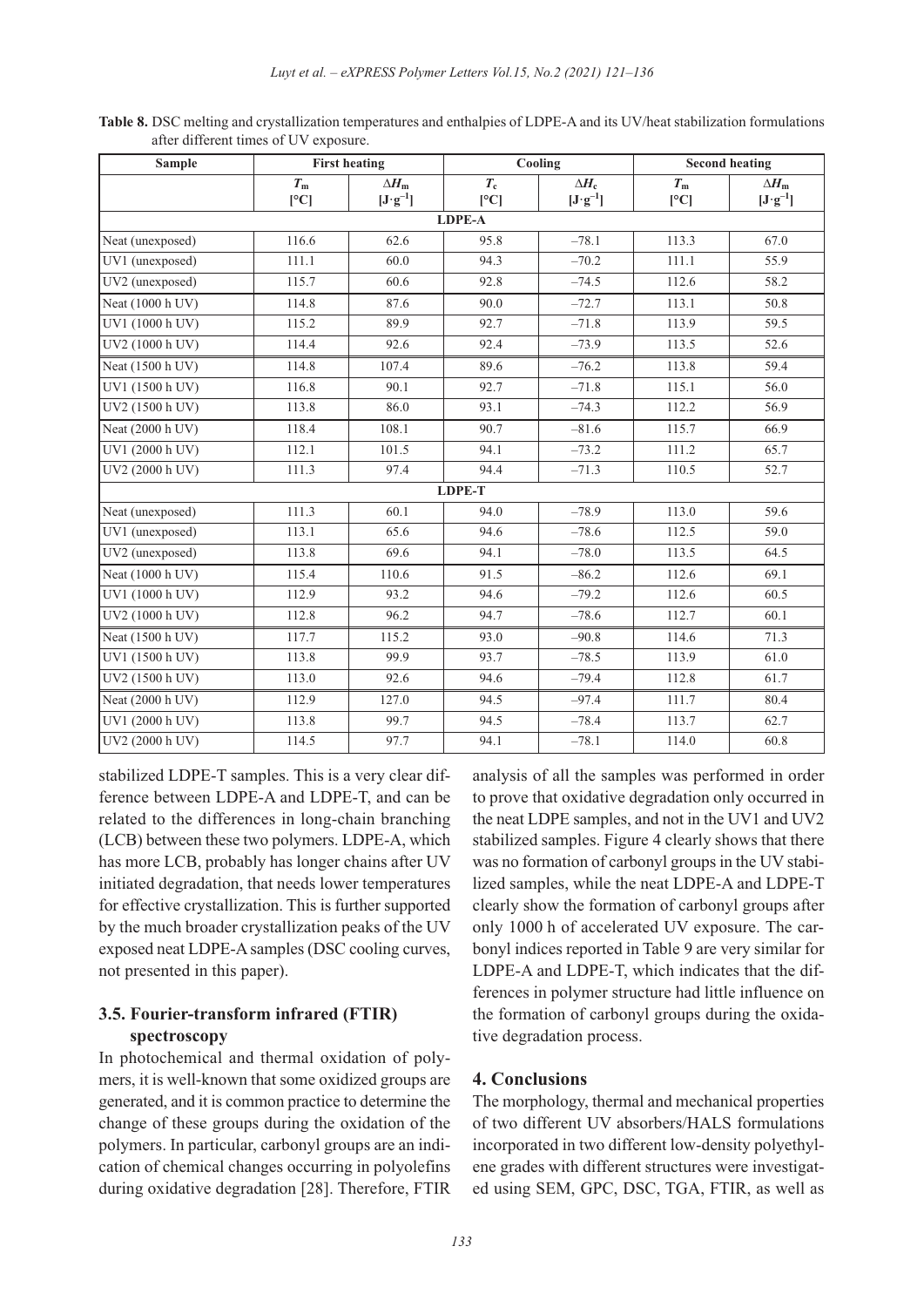

**Figure 4.** FTIR spectra of (a) LDPE-A, (b) LDPE-A/UV1, (c) LDPE-A/UV2, (d) LDPE-T, (e) LDPE-T/UV1, and (f) LDPE-T/UV2 before UV exposure and after different times of UV exposure. The peaks in these spectra were used for the calculation of the carbonyl index values in Table 9 of the paper.

tensile and impact testing, after exposing them to artificial UV/heat conditions through accelerated (artificial) weathering and thermal aging tests. The SEM micrographs revealed a significant degradation for neat LDPE-A and LDPE-T after 2000 h UV exposure, whereas almost no cracks were observed for all the stabilized samples. The GPC results, along with changes in the tensile properties (increase in Young's modulus, decrease in elongation at break), indicate a chain scission/branching mechanism resulting in crosslinking for both LDPEs, while UV aging was found more severe in the comb-like LDPE-T produced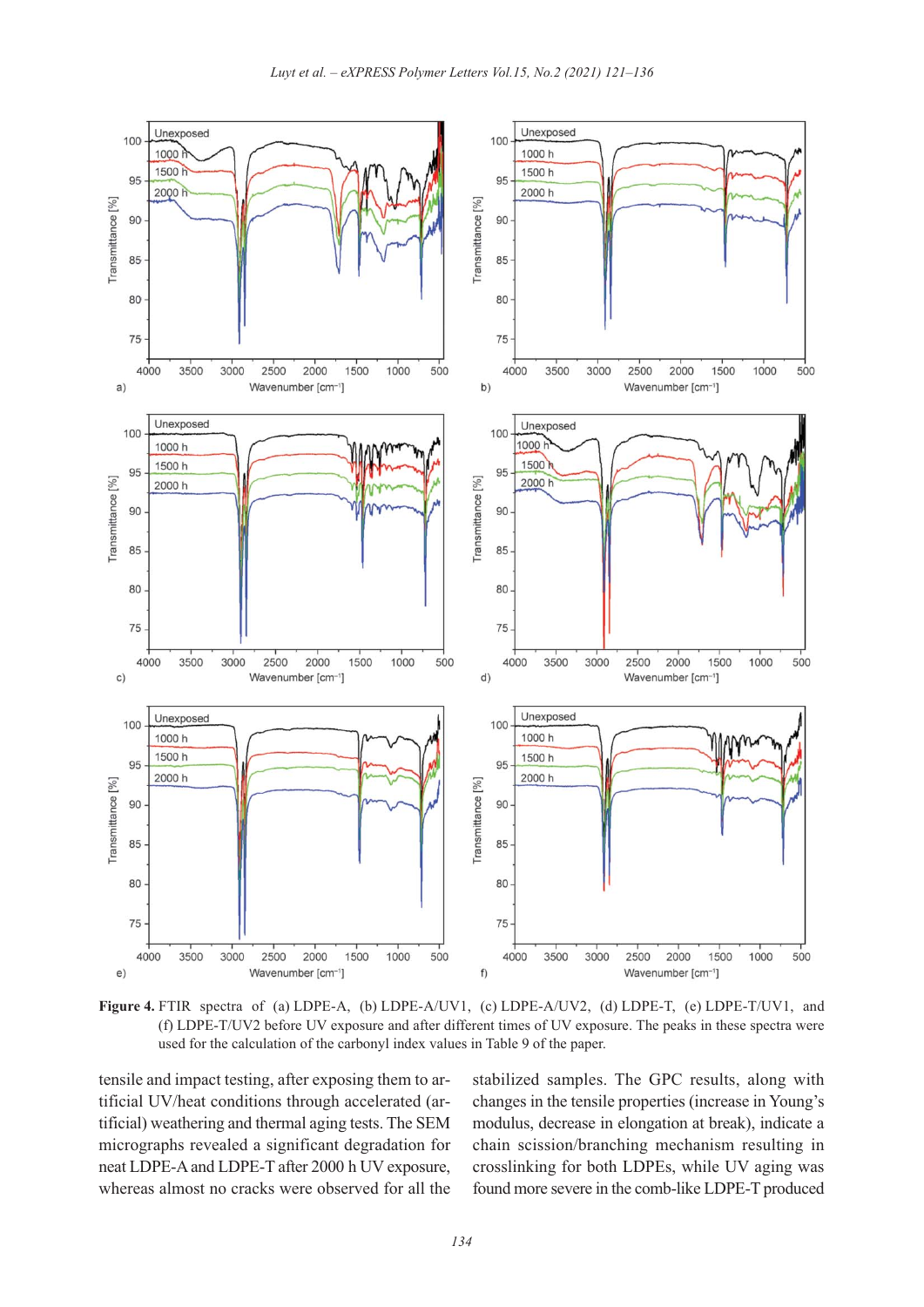*Luyt et al. – eXPRESS Polymer Letters Vol.15, No.2 (2021) 121–136*

| <b>Sample</b>          | <b>Carbonyl</b> indext | <b>Sample</b>          | <b>Carbonyl</b> index |
|------------------------|------------------------|------------------------|-----------------------|
| LDPE-A (unexposed)     |                        | LDPE-T (unexposed)     |                       |
| LDPE-A/UV1 (unexposed) |                        | LDPE-T/UV1 (unexposed) |                       |
| LDPE-A/UV2 (unexposed) |                        | LDPE-T/UV2 (unexposed) |                       |
| LDPE-A (1000 h UV)     | 0.88                   | LDPE-T (1000 h UV)     | 0.85                  |
| LDPE-A/UV1 (1000 h UV) |                        | LDPE-T/UV1 (1000 h UV) |                       |
| LDPE-A/UV2 (1000 h UV) |                        | LDPE-T/UV2 (1000 h UV) |                       |
| LDPE-A (1500 h UV)     | 0.85                   | LDPE-T (1500 h UV)     | 0.79                  |
| LDPE-A/UV1 (1500 h UV) |                        | LDPE-T/UV1 (1500 h UV) |                       |
| LDPE-A/UV2 (1500 h UV) |                        | LDPE-T/UV2 (1500 h UV) |                       |
| LDPE-A (2000 h UV)     | 0.93                   | LDPE-T (2000 h UV)     | 0.87                  |
| LDPE-A/UV1 (2000 h UV) |                        | LDPE-T/UV1 (2000 h UV) |                       |
| LDPE-A/UV2 (2000 h UV) |                        | LDPE-T/UV2 (2000 h UV) |                       |

| Table 9. Carbonyl index values of all the investigated samples before and after different periods of accelerated UV exposure. |
|-------------------------------------------------------------------------------------------------------------------------------|
|-------------------------------------------------------------------------------------------------------------------------------|

by tubular process technology, and this was correlated with steric factors. Regarding the applied stabilization, the system of an oligomeric or high molecular weight HALS with a UV absorber of benzophenone or hydroxyphenyl-triazine type at a total content of 0.2 wt% did not severely change the initial mechanical and thermal properties of the two grades. The induced stabilization was confirmed by maintaining the tensile and impact properties as well as the onset of polymer thermal degradation after different periods of UV exposure, while no carbonyl groups were formed. The efficiency of the additives was proven for both types of LDPE, irrespective to their molecular structure, while some properties changed differently depending on the LDPE grade as a result of UV- and/or heat aging.

#### **Acknowledgements**

This publication was made possible by the NPRP award (NPRP 9-161-1-030) from the Qatar National Research Fund (a member of The Qatar Foundation). We are also grateful to BASF and Sabo for supplying the additives at no cost. The statements made herein are solely the responsibility of the author(s).

#### **References**

- [1] Ronca S.: Polyethylene. in 'Brydson's plastics materials' (ed.: Gilbert M.) Elsevier, Amsterdam, 247–278 (2017).
	- https://doi.org/10.1016/B978-0-323-35824-8.00010-4
- [2] Grigoriadou I., Paraskevopoulos K. M., Chrissafis K., Pavlidou E., Stamkopoulos T-G., Bikiaris D.: Effect of different nanoparticles on HDPE UV stability. Polymer Degradation and Stability, **96**, 151–163 (2011). https://doi.org/10.1016/j.polymdegradstab.2010.10.001
- [3] Lu M., Liu P., Zhang S., Yuan W., Ding S., Wang F., Ding Y., Yang M.: Anti-aging behavior of amino-containing *co*-condensed nanosilica in polyethylene. Polymer Degradation and Stability, **154**, 137–148 (2018). https://doi.org/10.1016/j.polymdegradstab.2018.05.028
- [4] Feldman D.: Polymer weathering: Photo-oxidation. Journal of Polymers and the Environment, **10**, 163–173 (2002).
	- https://doi.org/10.1023/A:1021148205366
- [5] Al-Salem S. M.: Influential parameters on natural weathering under harsh climatic conditions of mechanically recycled plastic film specimens. Journal of Environmental Management, **230**, 355–365 (2019). https://doi.org/10.1016/j.jenvman.2018.09.044
- [6] Julienne F., Lagarde F., Delorme N.: Influence of the crystalline structure on the fragmentation of weathered polyolefines. Polymer Degradation and Stability, **170**, 109012/1–09012/8 (2019).

https://doi.org/10.1016/j.polymdegradstab.2019.109012

[7] Ambrogi V., Carfagna C., Cerruti P., Marturano V.: Additives in polymers. in 'Modification of polymer properties' (eds. Jasso-Gastinel C., Kenny J.) Elsevier, Amsterdam, 87–108 (2017). https://doi.org/10.1016/B978-0-323-44353-1.00004-X

[8] Jacob N. C., Dhib R.: Nonlinear MPC of a multi-zone multi-feed LDPE autoclave reactor. Journal of Industrial and Engineering Chemistry, **18**, 1781–1795 (2012).

https://doi.org/10.1016/j.jiec.2012.04.001 [9] Pandey G. C., Singh B. P., Kulshreshtha V.: Morphological characterization of autoclave and tubular LDPE by high temperature IR spectroscopy. Polymer Testing, **9**, 341–351 (1990).

[https://doi.org/10.1016/0142-9418\(90\)90005-X](https://doi.org/10.1016/0142-9418(90)90005-X)

[10] Luyt A. S., Malik S. S., Gasmi S. A., Porfyris A., Andronopoulou A., Korres D., Vouyiouka S., Grosshauser M., Pfaendner R. Brüll R., Papaspyrides C.: Halogenfree flame-retardant compounds. Thermal decomposition and flammability behavior for alternative polyethylene grades. Polymers, **11**, 1479/1–1479/17 (2019). https://doi.org/10.3390/polym11091479